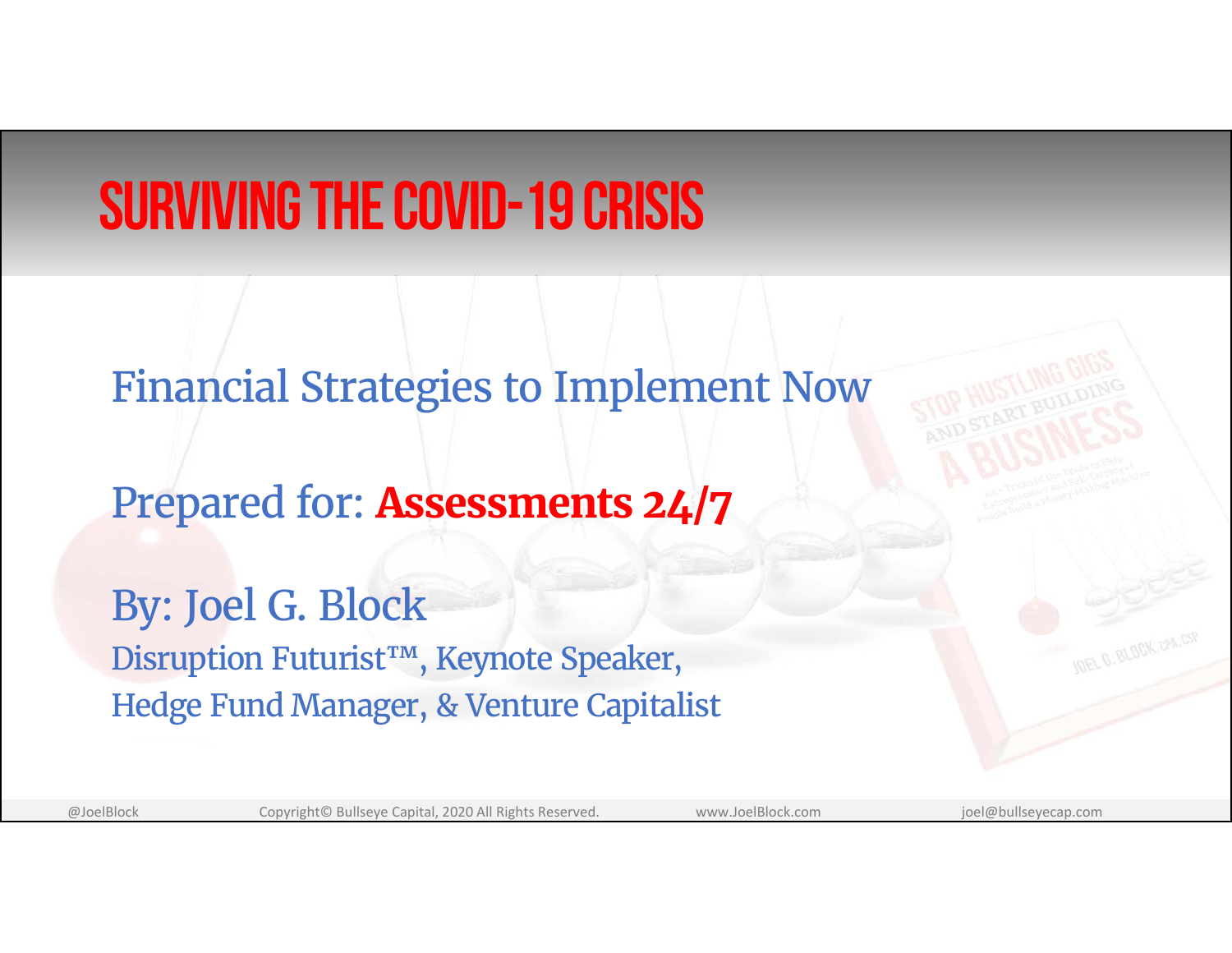#### Some Will Succeed, Some Will Fail. Why?

•Will You Be a Winner?•Or Not? •Will You Do What it Takes?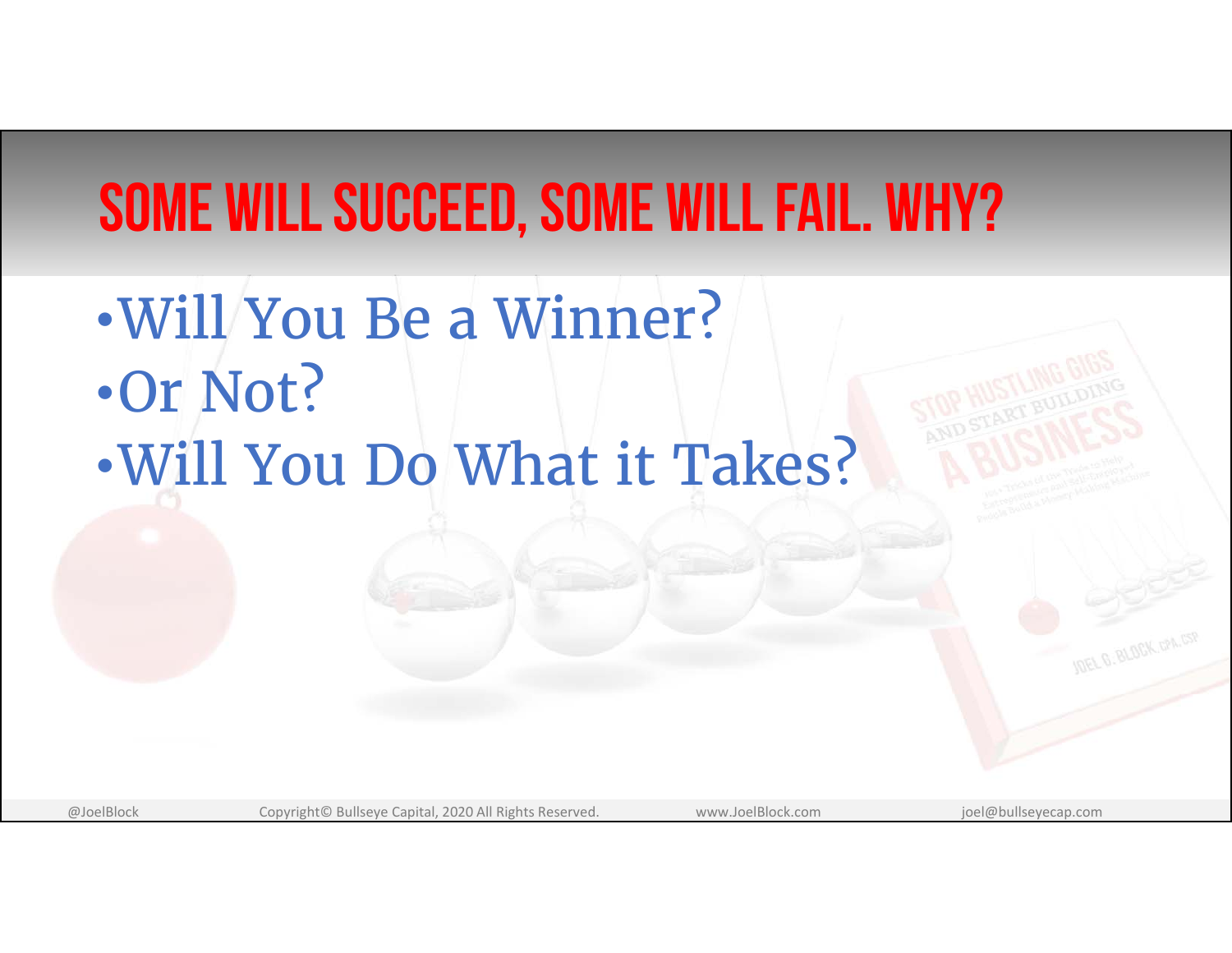## Take Charge

#### •Play Offense – Not Defense •Take the Inside Track



#### Inside Track: **B**est **S**martest **F**astest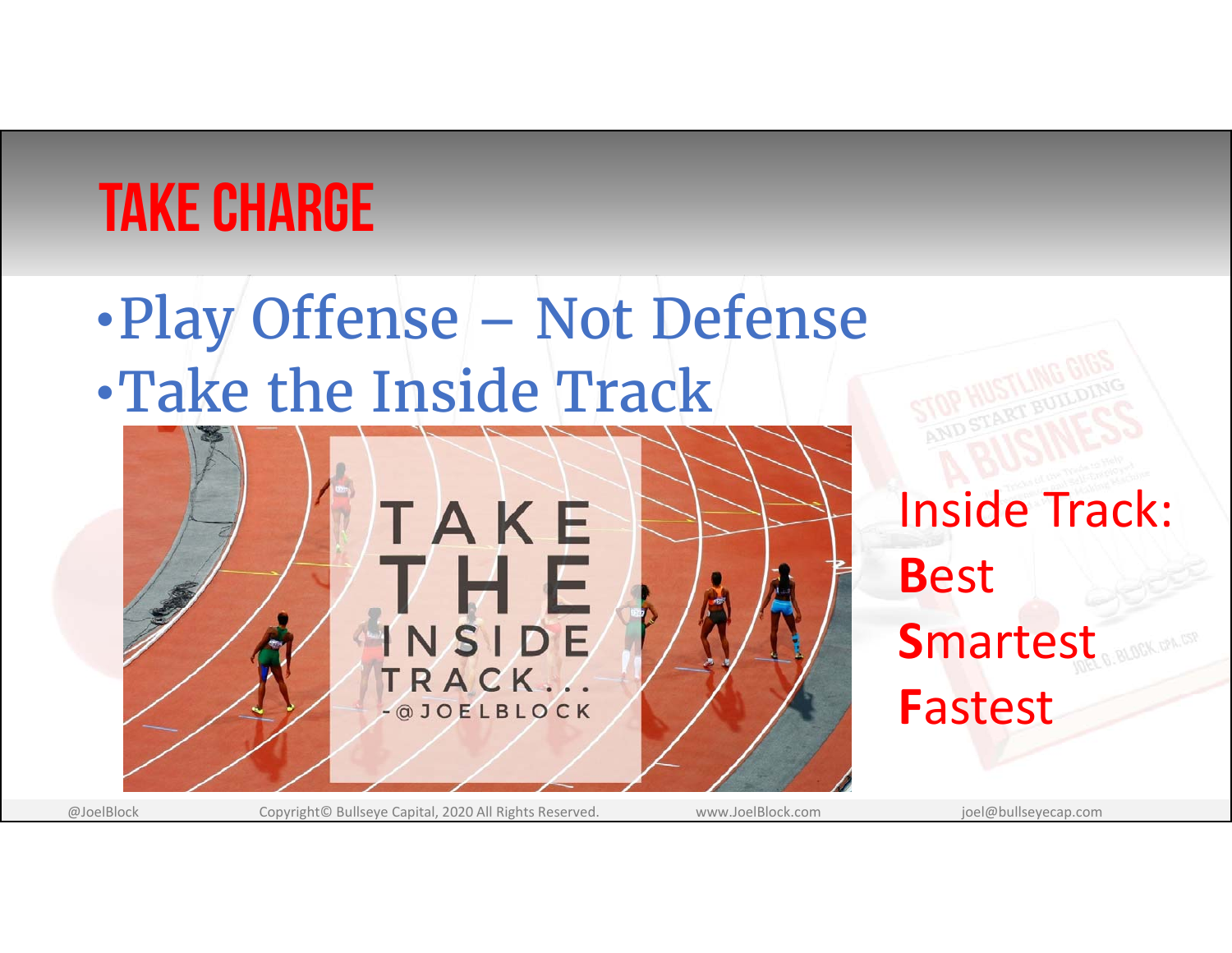## WHAT IS A BUSINESS?

•Great Businesses are Machines• That Generate Money •Hard Work Built the Machine•Don't Dismantle it Too Fast•Don't be Whimsical about Decisions•Be Methodical, Rational, and Smart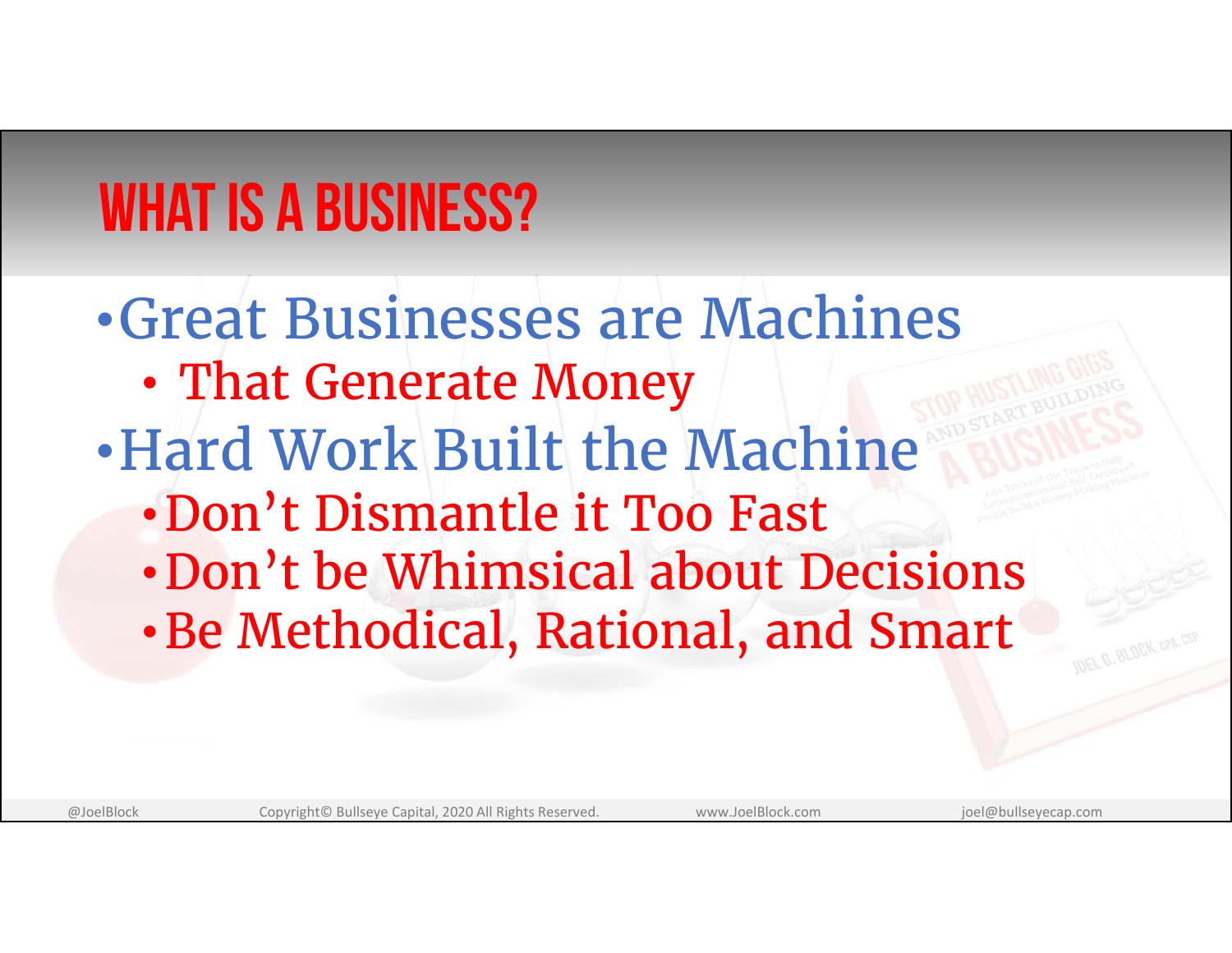### In Good Times…

#### •People Think Highly of Themselves •Brokers are Less Necessary • i.e. Mortgages and Houses •Advisors are a Burden•Coaches are a Luxury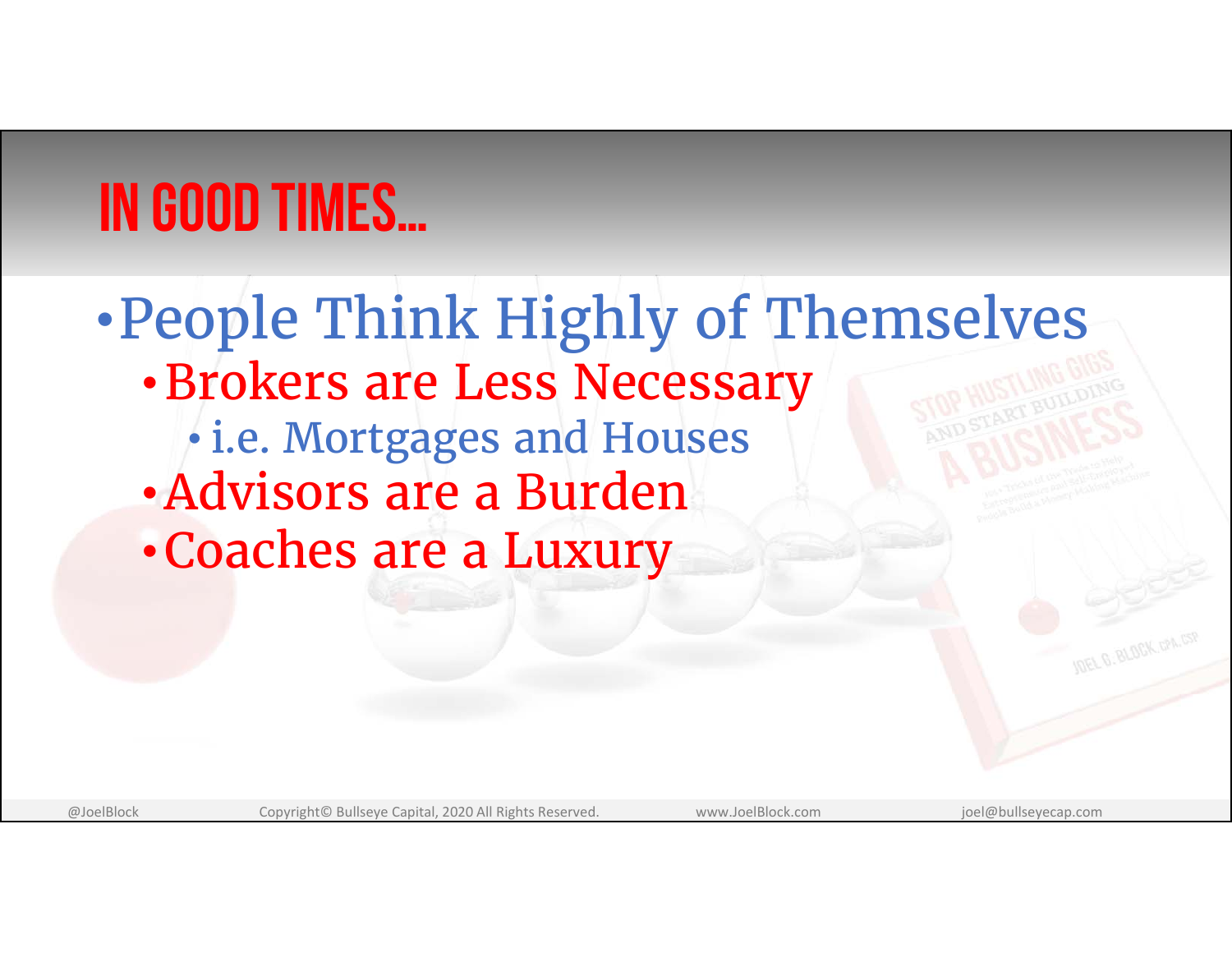### But in Crisis

#### •People Need Help – Right Now •Brokers, Advisors, and Coaches become

- **Critical**
- •Urgency Abounds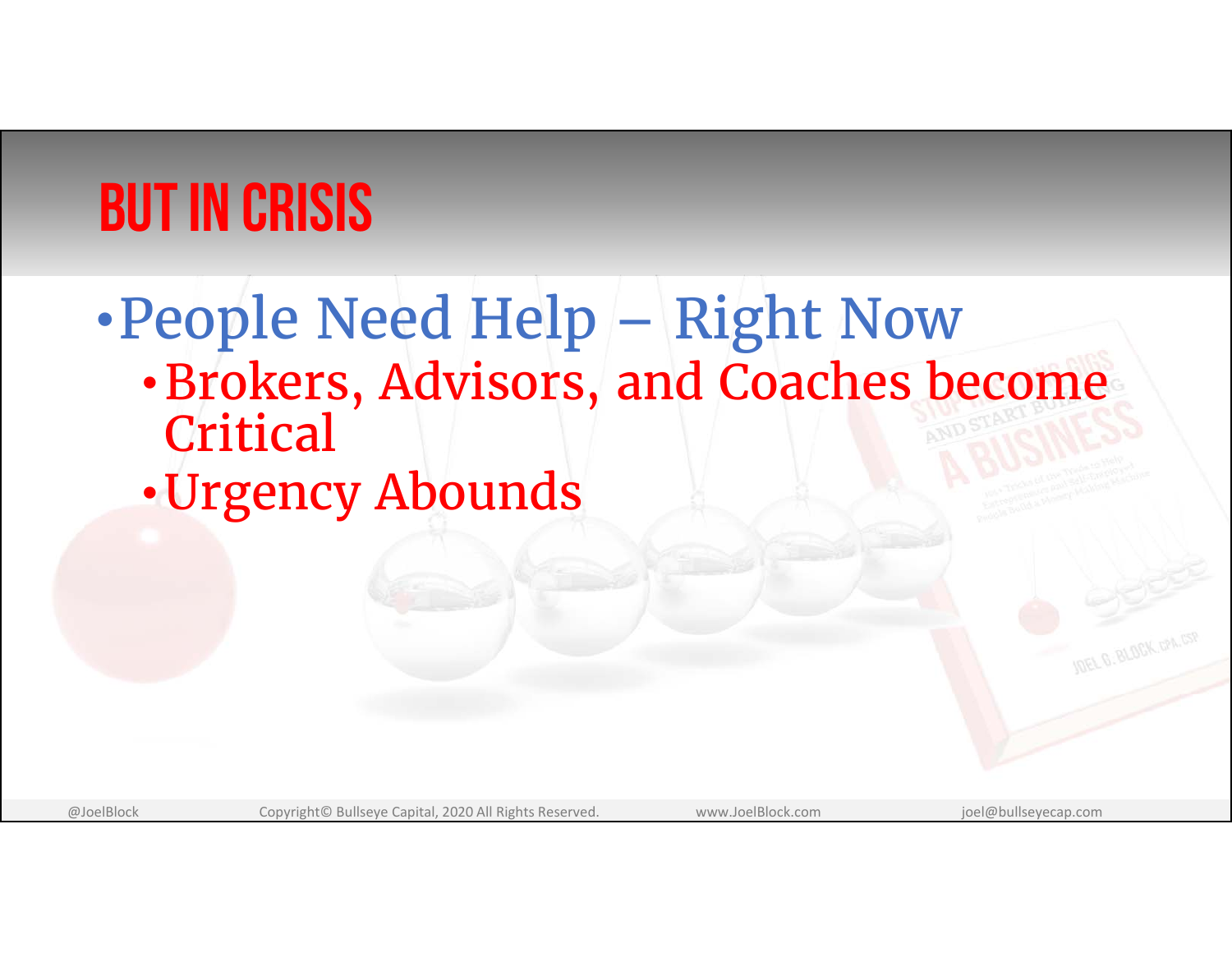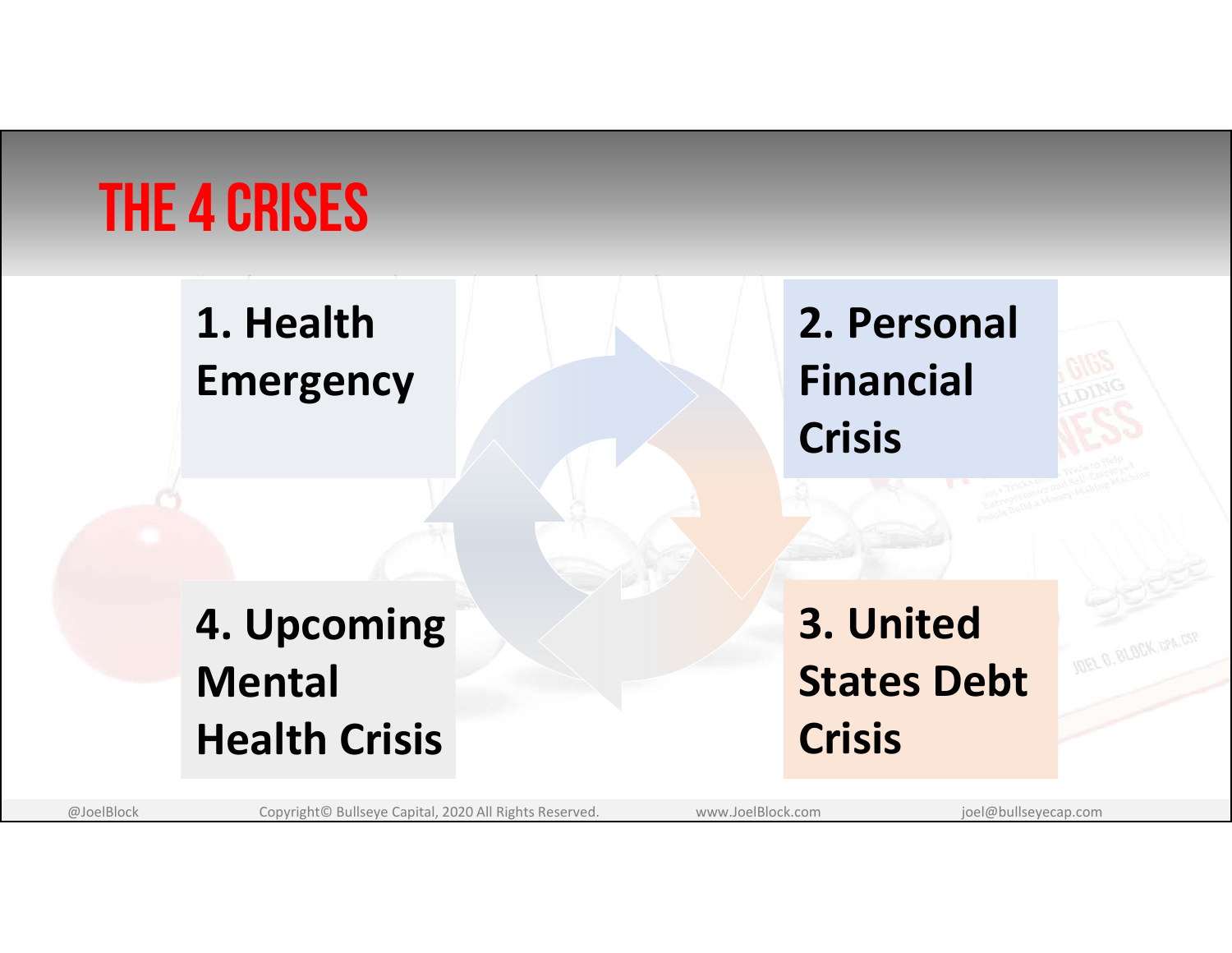## The Silver Lining

•The Largest Cash Infusion in the History of the World •On the Other Side Lies Opportunity •Like Never Before•Hang in There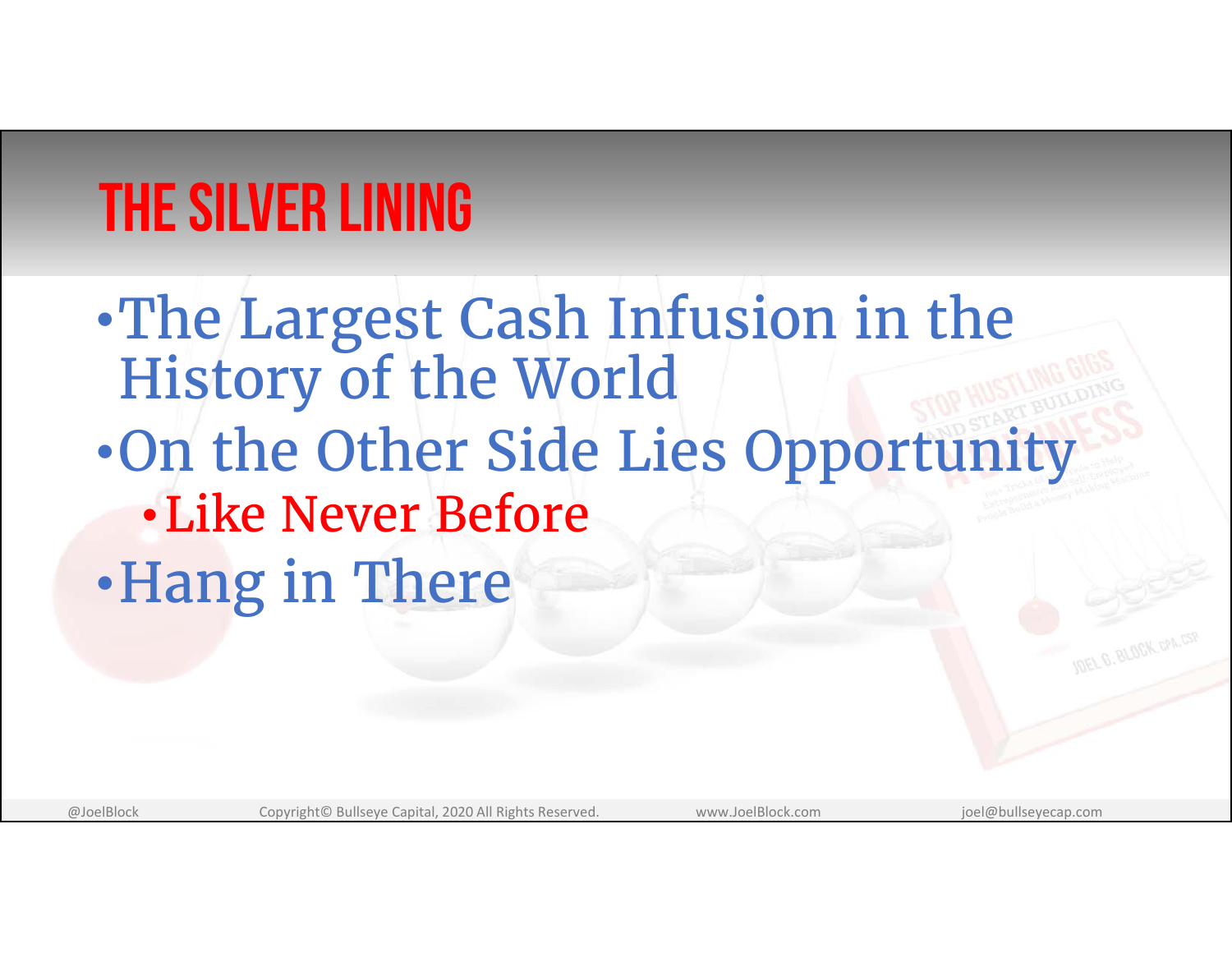#### Disclaimer

I am NOT an Attorney I am Not a Financial Advisor I am a CPA, but Not Your CPA This is Not AdviceRun Everything By Your Advisors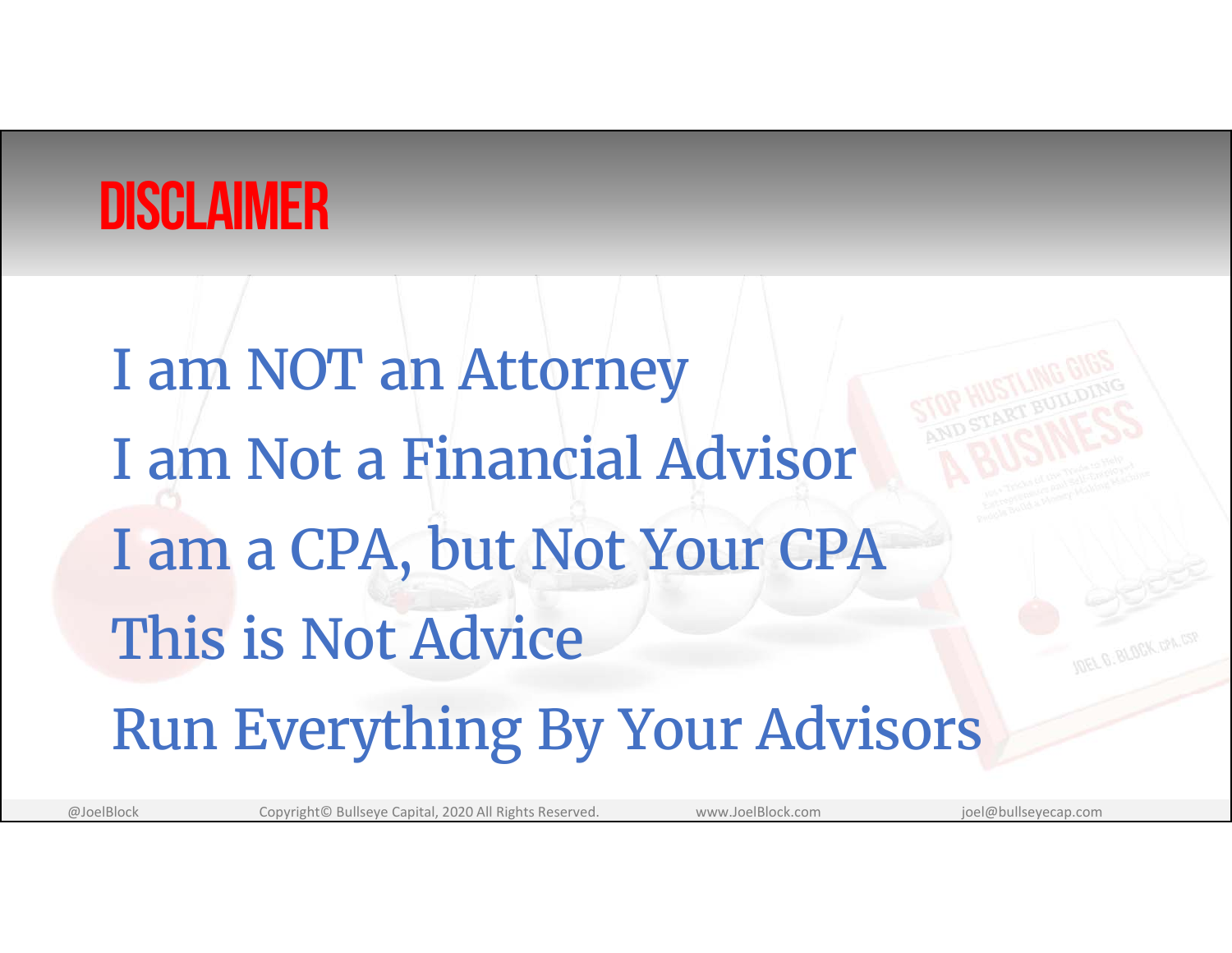## Money Has to Move

•Moving Money: Velocity • I Give to You, You Give to Others •**Still** Money Goes **Stale** •That's a Healthy Economy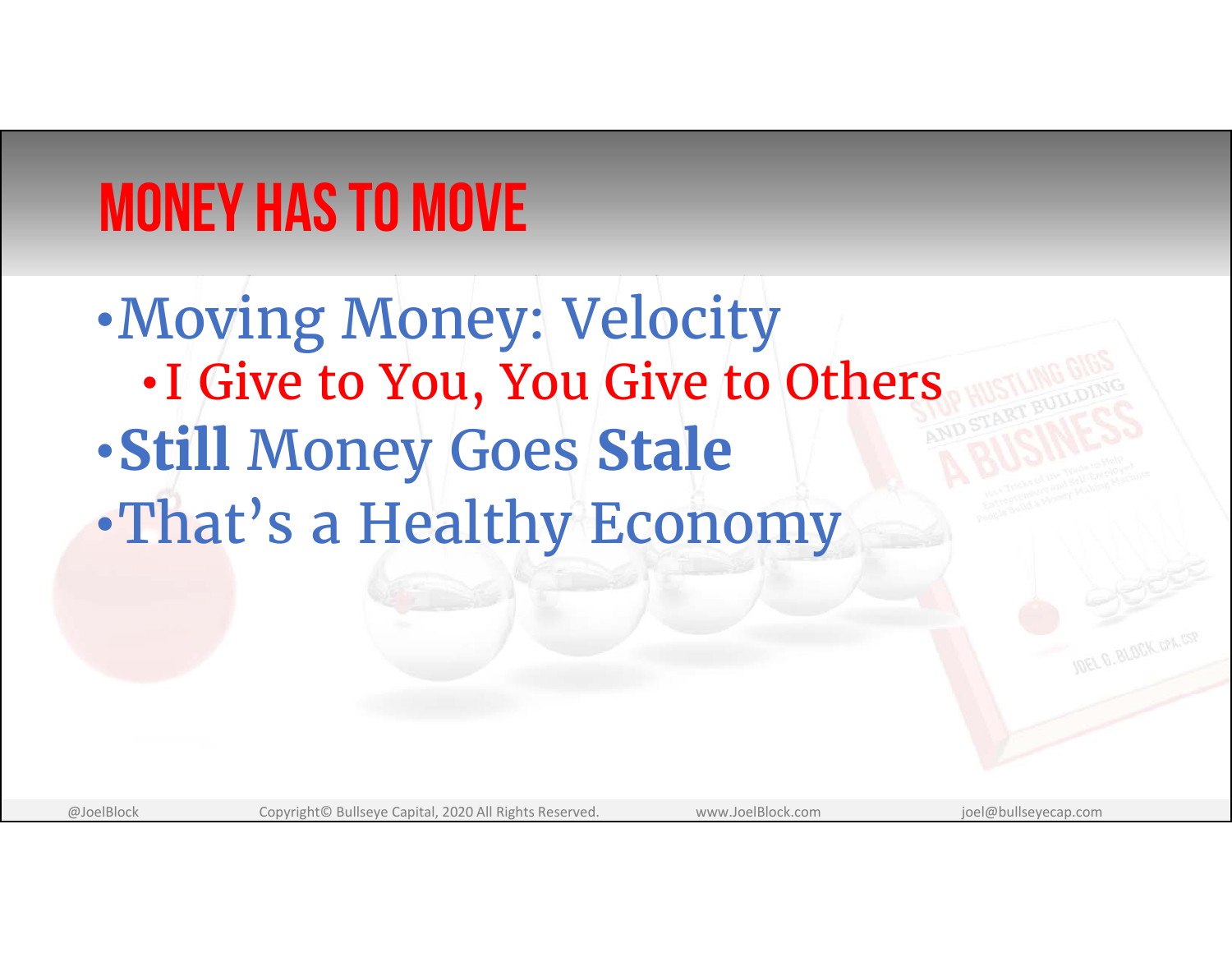#### What Happens When the Music Stops?

•This Has Never Happened Before •The Problem: • Money is Still - Not Coming In •But Some Must Still Go Out •If Everyone Had \$0 In and \$0 Out…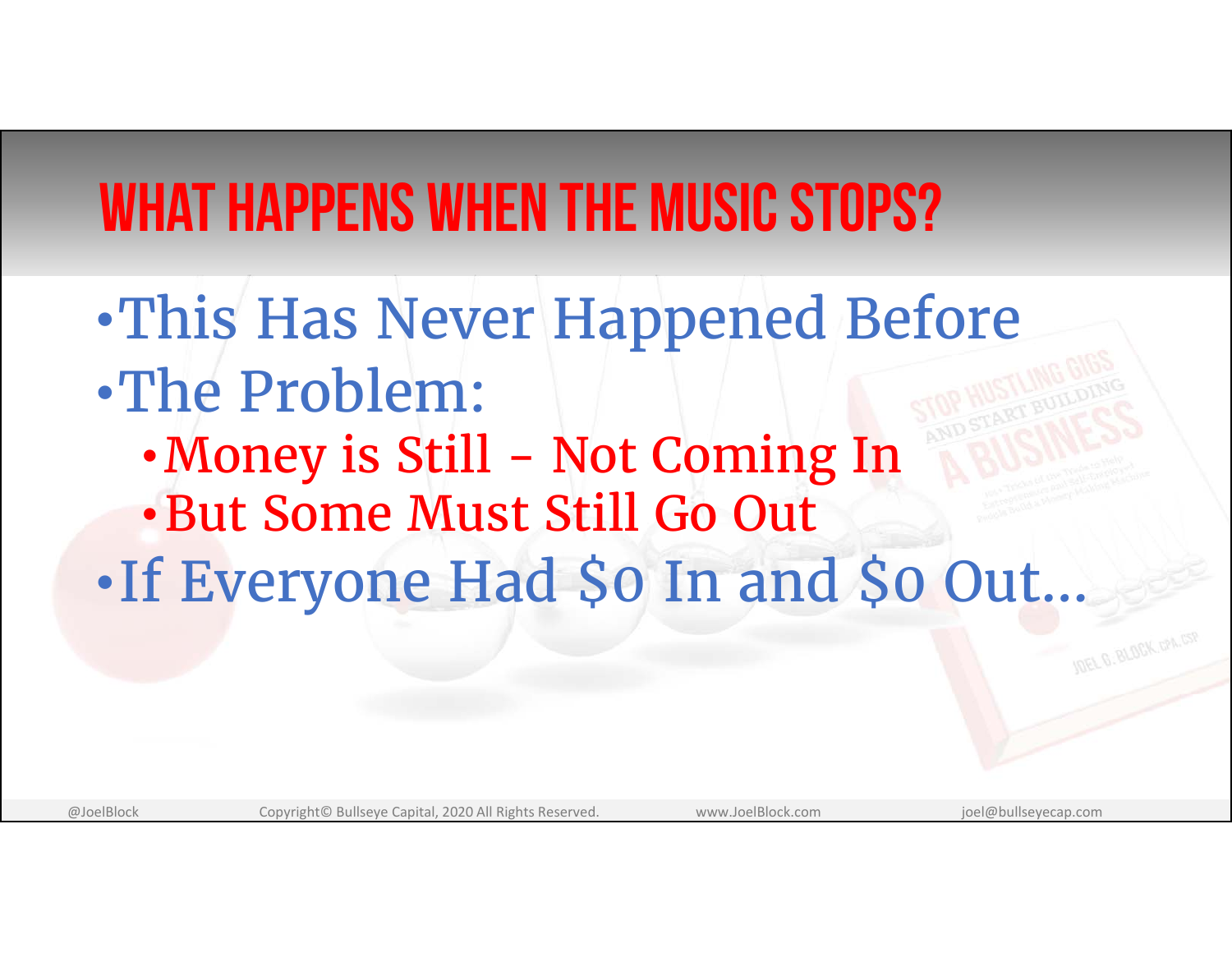## What Should We Do

•Triage: Save the Patient •Stop the Bleeding (Part 1) •Government is Addressing it Daily •Programs are Rolling Out (Part 2) •Prepare to Thrive •Largest Capital Infusion Ever (Part 3) •Time Permitting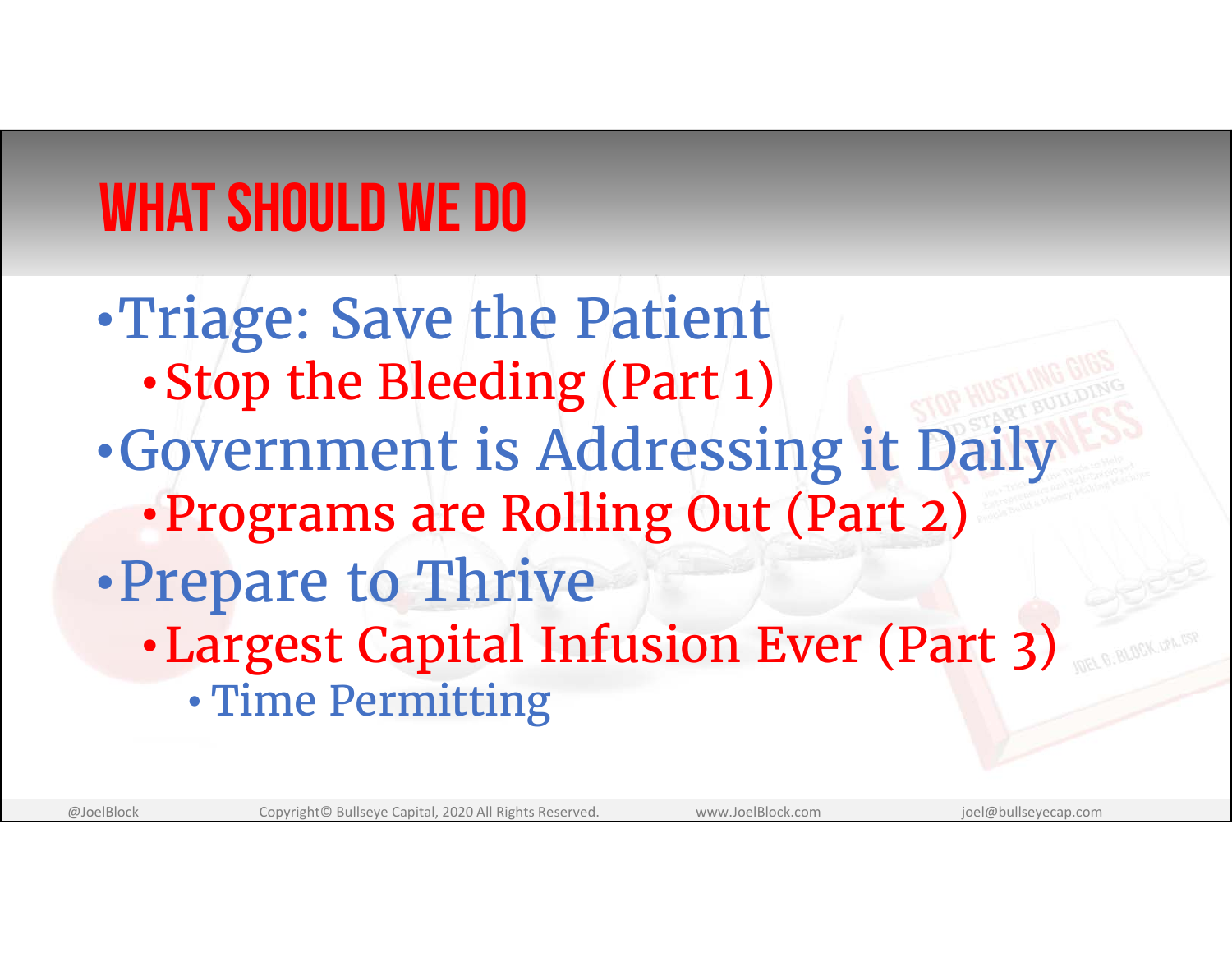#### PART<sub>1</sub>

#### Surviving the Emergency

# Triage the Patient - Stop the Bleeding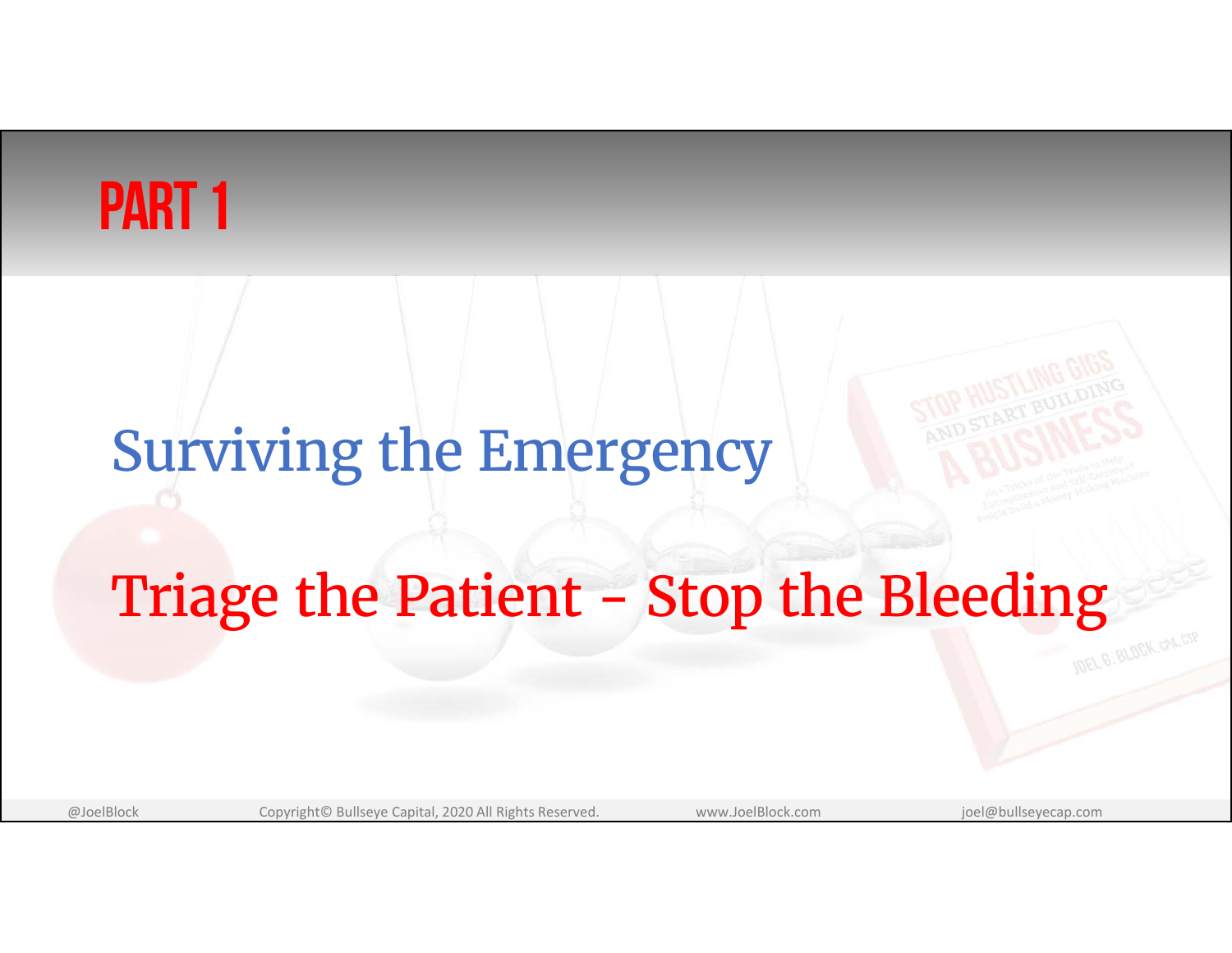## Financial Crisis Management 101

•Crisis Management is a Science •There are Steps to Follow •Do Not Make It Up as you Go Along •Do Not Be Embarrassed•This is not Your Fault•You Owe Your Best Effort to: •Yourself, Family, Team, Vendors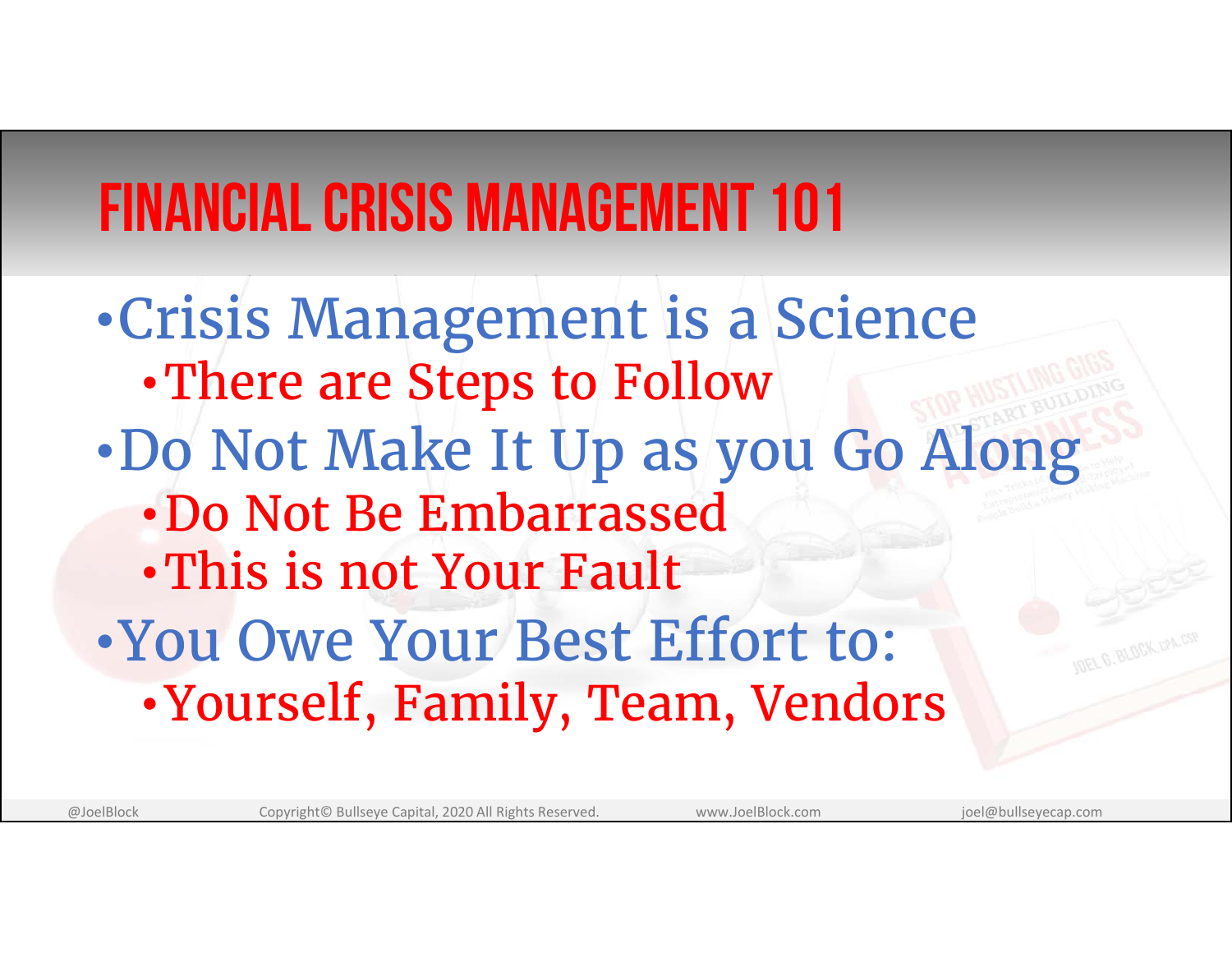## Goal of Crisis Management 101

•Survive 6 Months•Business•Personal•Community

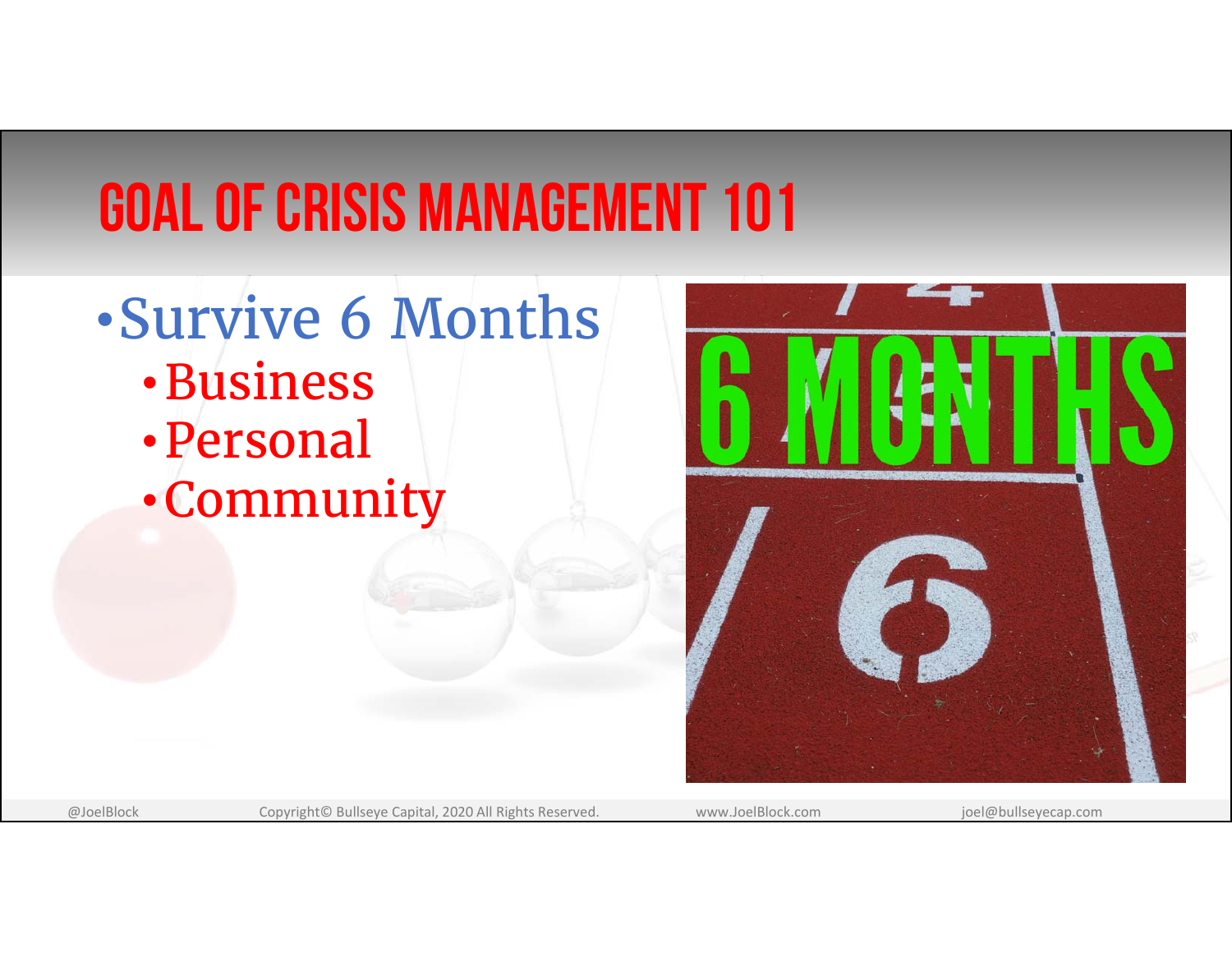•Know the Truth (1) • Identify Fixed (Mandatory)Expenses • Rent, Leases, Insurance, Payroll, Utilities Debt/Mortgage, Contracts, Taxes •The Strategy •*Renegotiate, Restructure, Defer, Forbear* •How: Research Websites, Make Calls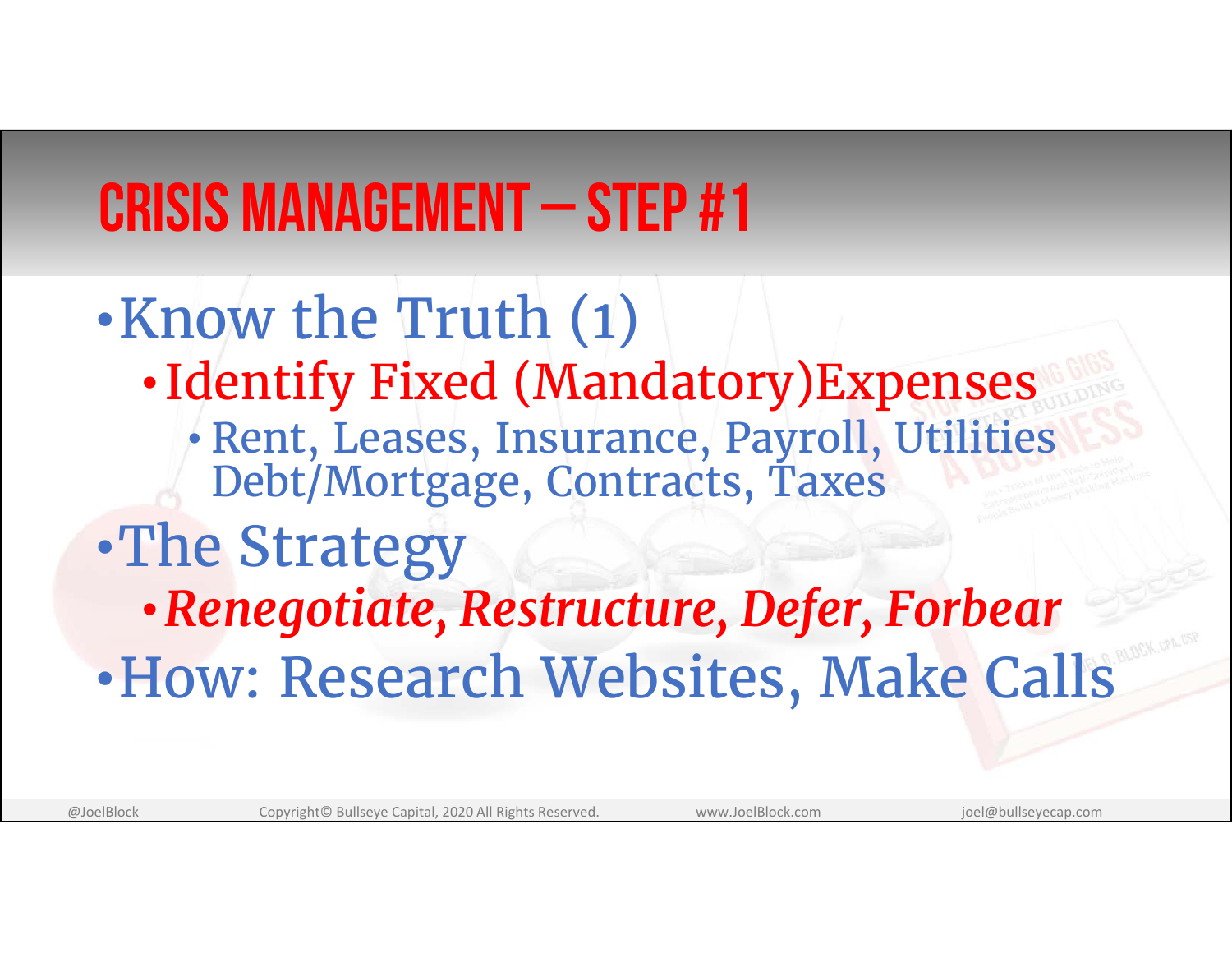•Know the Truth (2) • Identify Variable (Discretionary) Expenses • Advertising, Promotion, Entertainment, Subscriptions, Fun •The Strategy •*Contemplate, Eliminate, Renegotiate, Pause*  •How: Research Websites, Make Calls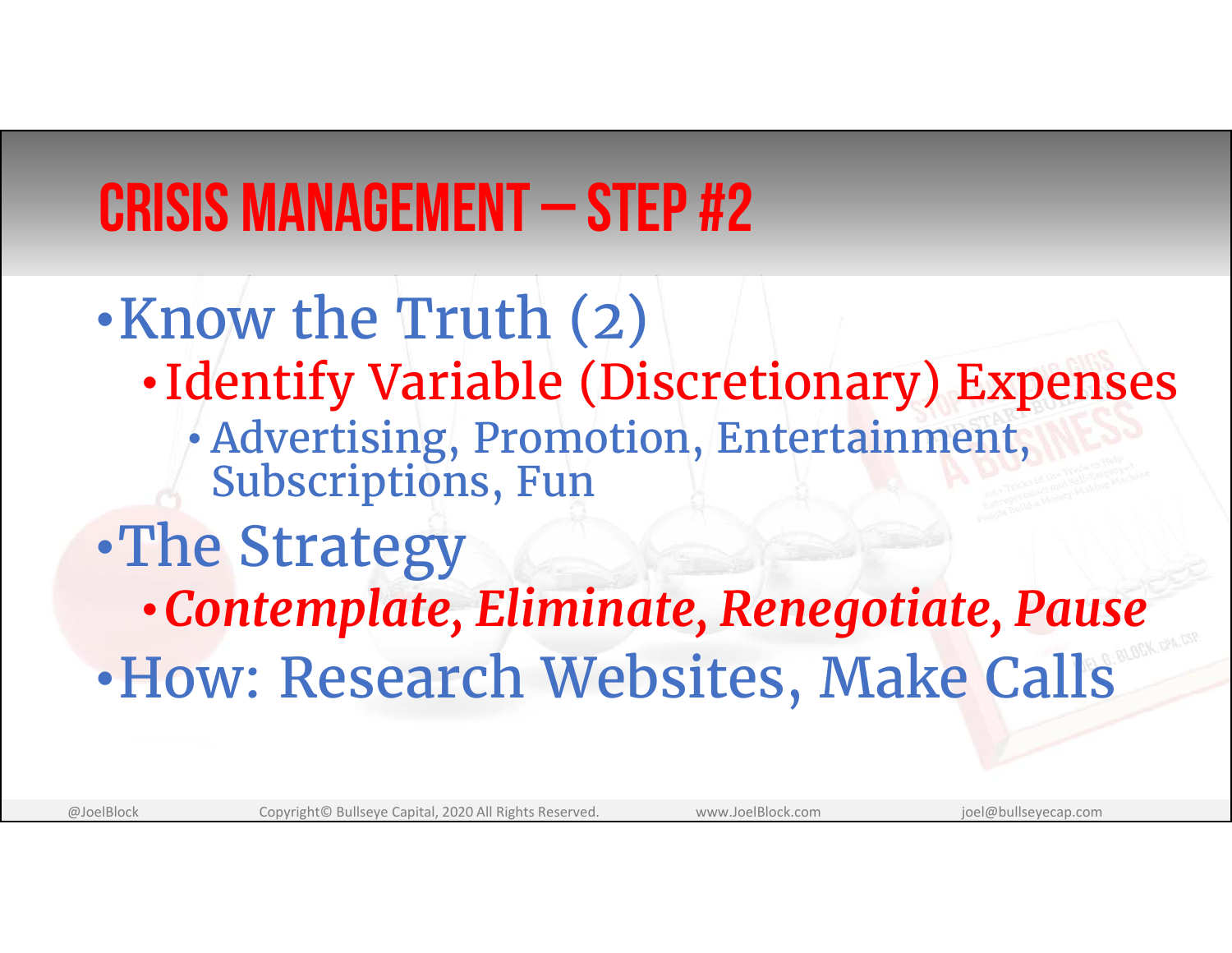#### •Know Your Emergency Resources •List Balances & Interest Rates of CCs•List Balances & Rate of HELOCs, LOCs •List Any Other Sources of Cash •Use Lowest Rate Options First •Take Low Rate Cash Advances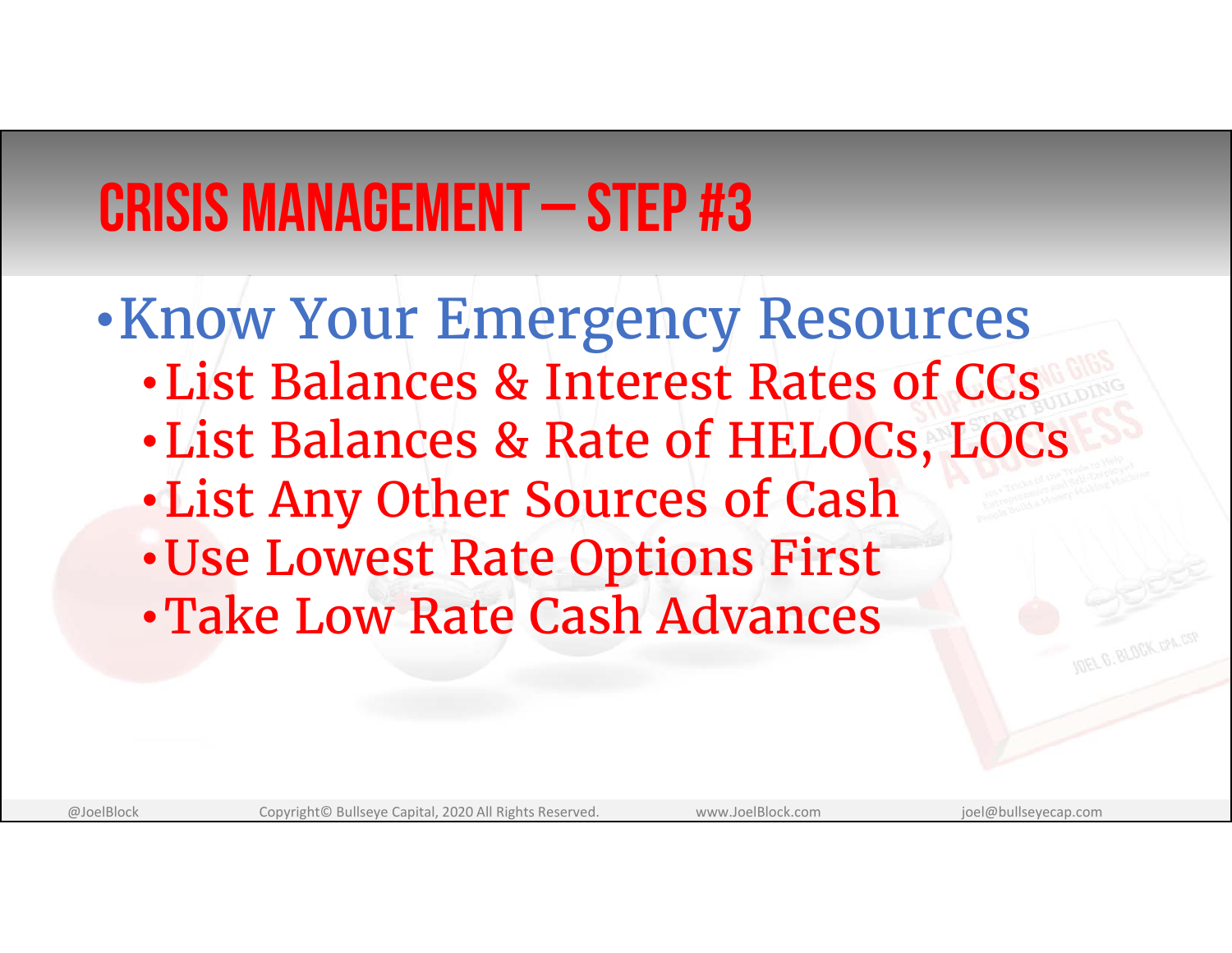•Tap Your Assets •Cash Value of Life Insurance Policies•Place HELOC on Home• (Home Equity Line of Credit) •Stocks and Retirement Funds•Last Resort• Don't miss the bounce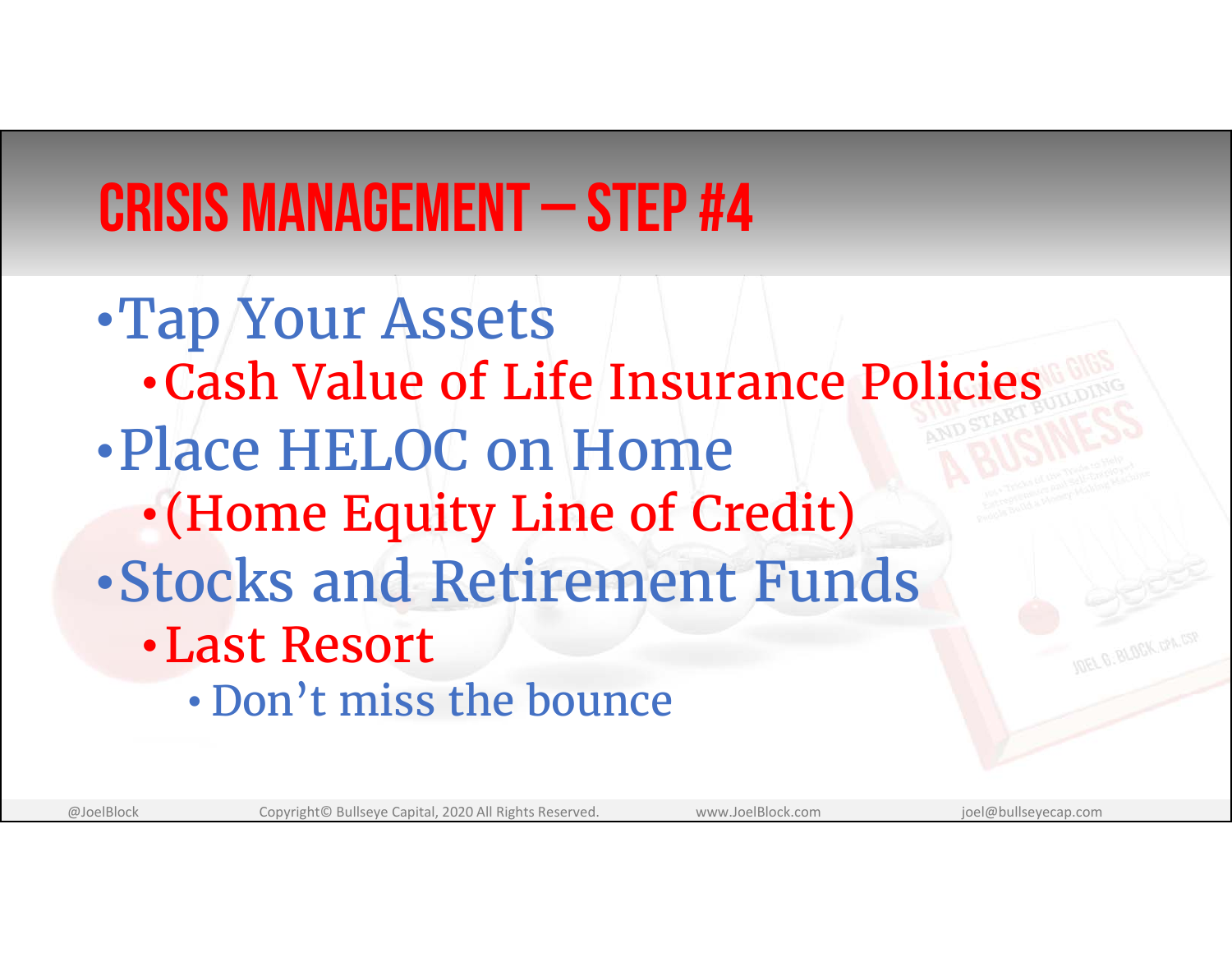•Document Cash In v. Cash Out•Manage Cash with an Iron Fist • Delay as Much as Possible •• Try to Match "In" with "Out" • Keep current with suppliers that you need •Take Advantage of (New) Grace Periods • Some Insurance - 60+ Days •Mortgage, Credit Cards…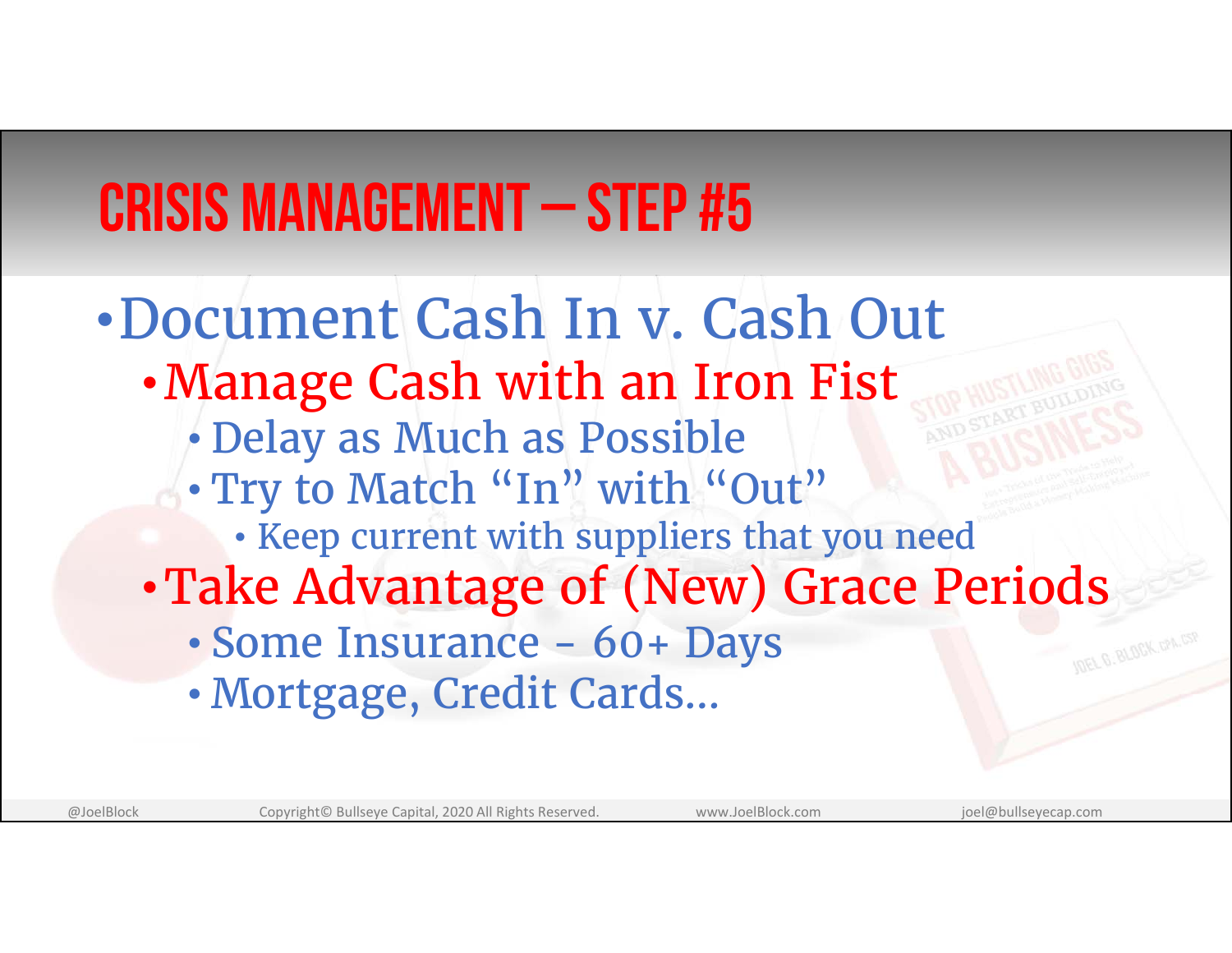#### •CV Bonus - Lift Up and Help:

- •Employees
- •Colleagues
- •Neighbors
- •Family
- •Friends
- •Competitors
	- •We can compete when this is over



@JoelBlock Copyright© Bullseye Capital, 2020 All Rights Reserved. www.JoelBlock.com joel@bullseyecap.com

**OTHERS**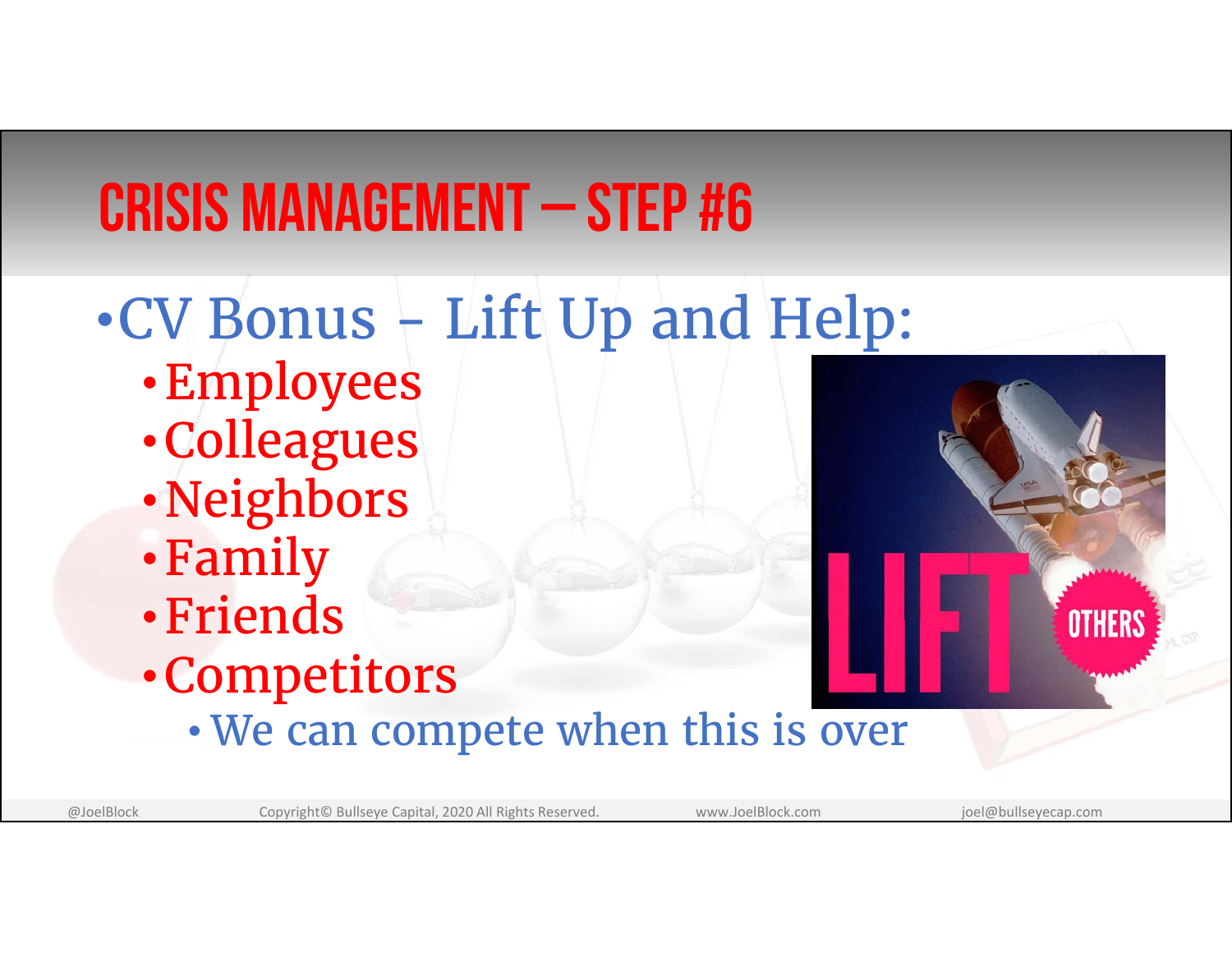#### •Access Government Funds

- •State Programs Do the Research
- •Federal Programs (Next Section)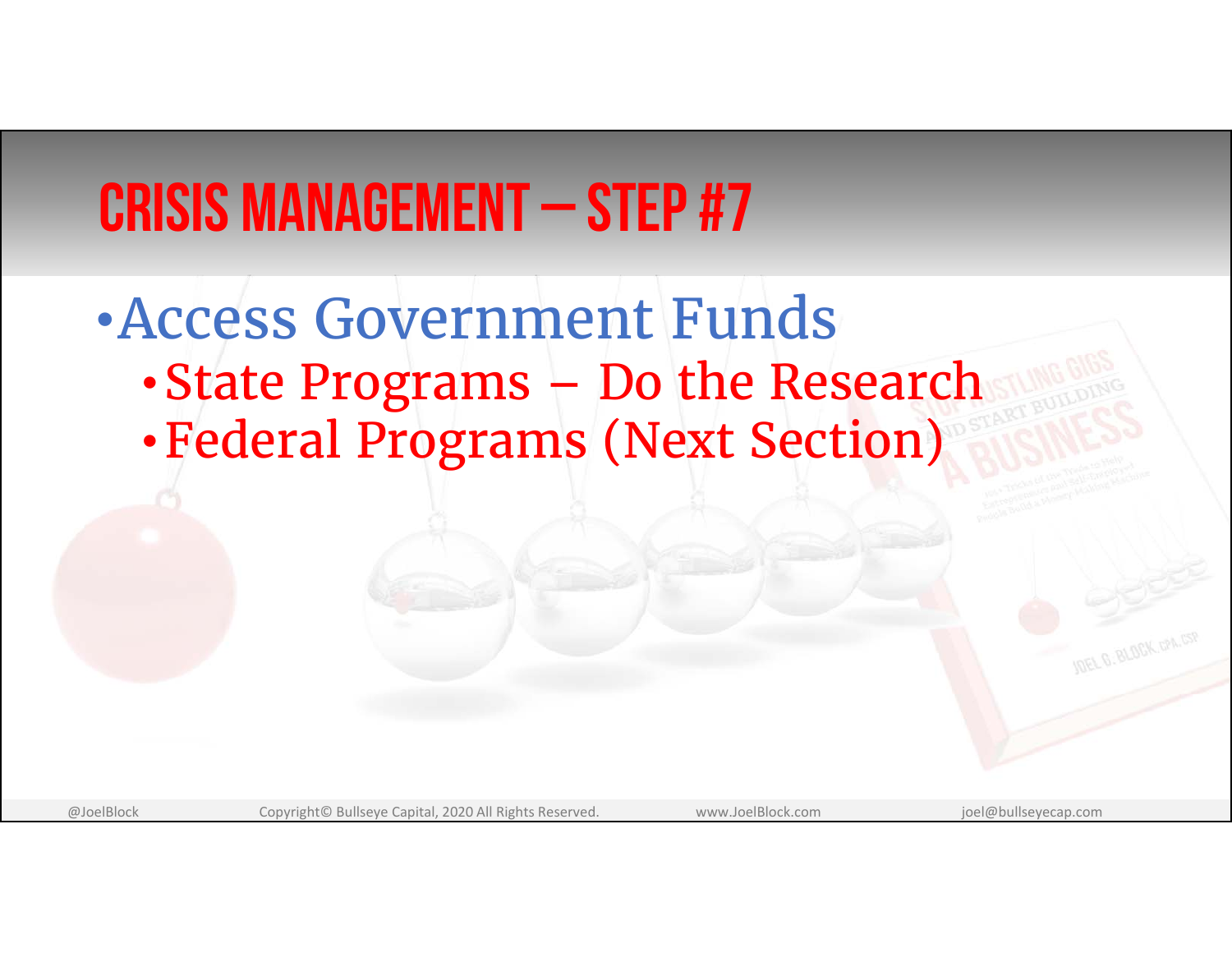#### Part 2

#### Accessing Federal Funds

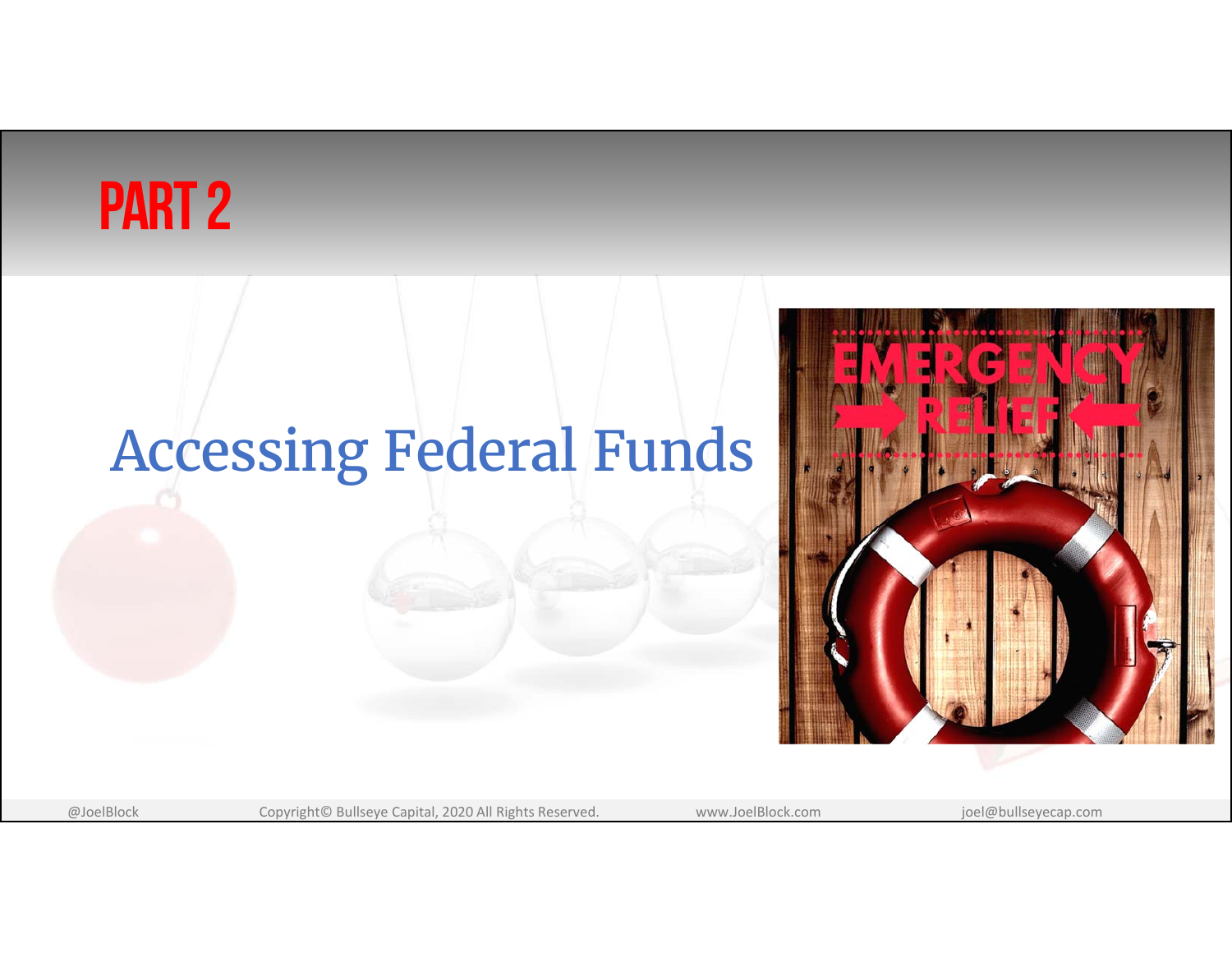## GET \$10,000 RIGHT NOW

•Funds are Limited•Don't Delay •The Application Takes 5 Minutes bit.ly/CVGrant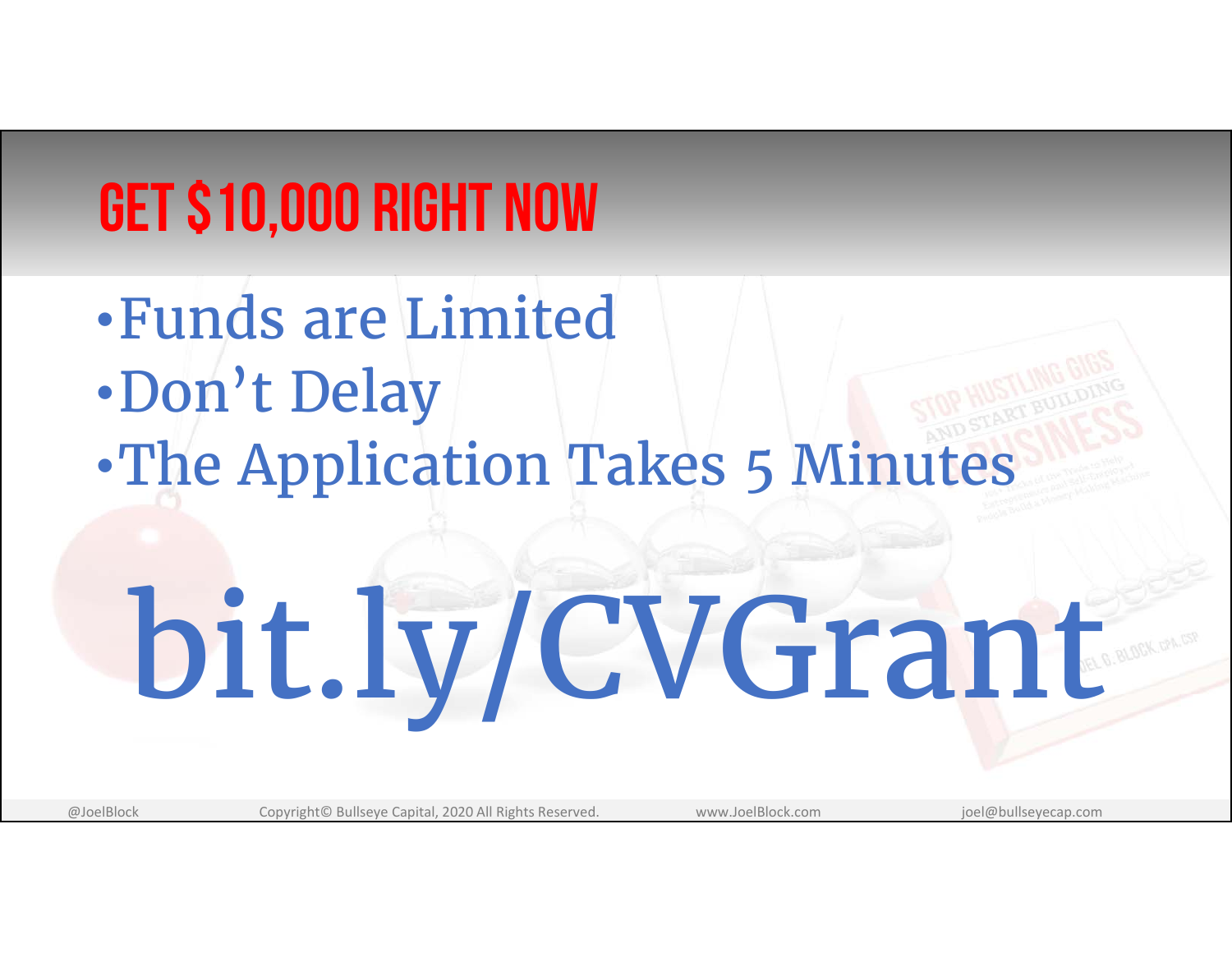## Details are Evolving Daily

•2.2 Trillion Package •Available Funds are Limited•Call Your CPA for Help Now •More Funds will Likely be Required •Many Questions Remain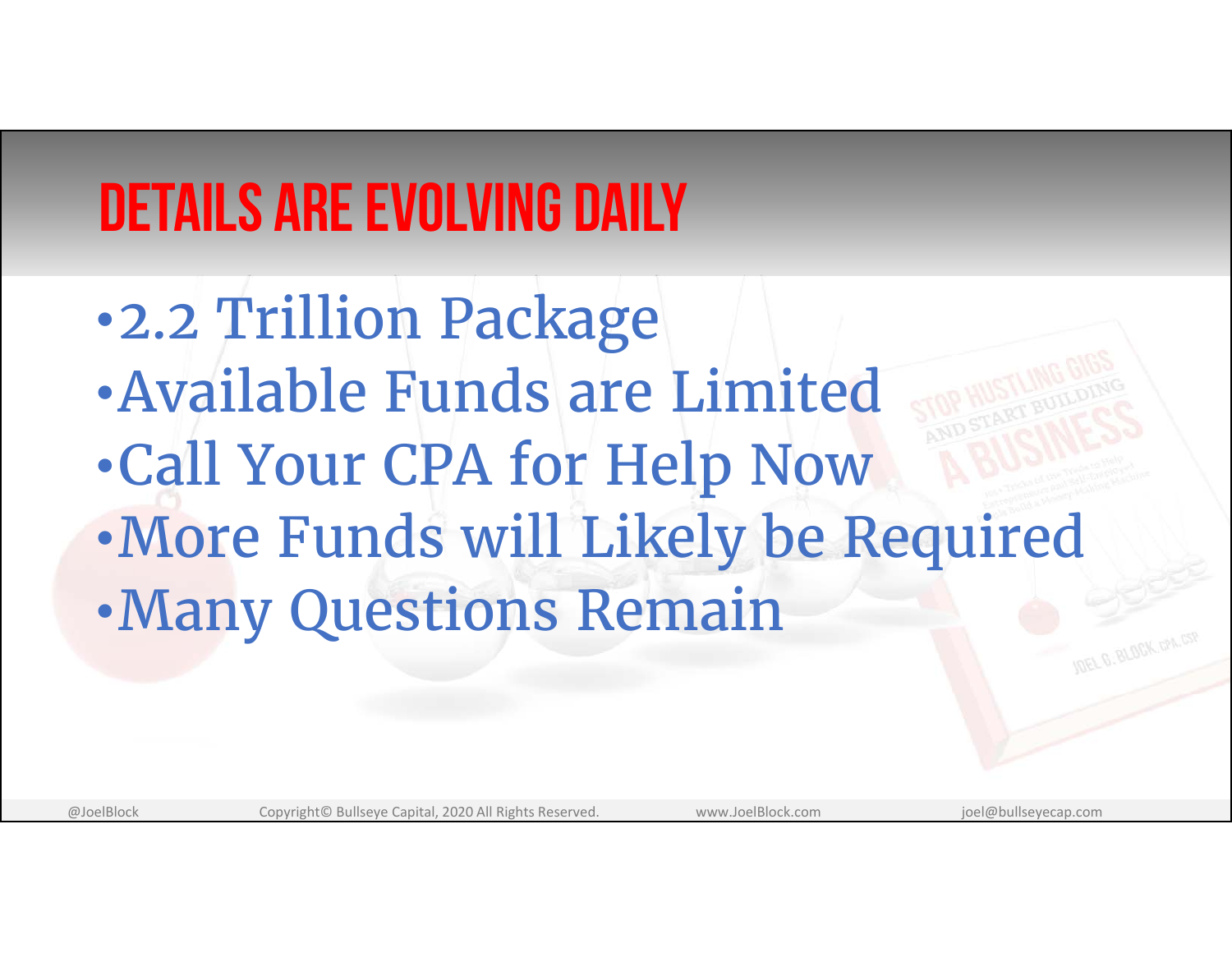## PPP Loan with Forgiveness

•Logic: Give to Biz or to Unemployed •**P**aycheck **P**rotection **P**rogram (W-2) •Access Through Local Lenders •For Small Biz – Under 500 Employees •Up to \$10MM Loan •Forgive up to 8 Weeks P/R & Other • No Personal Guarantee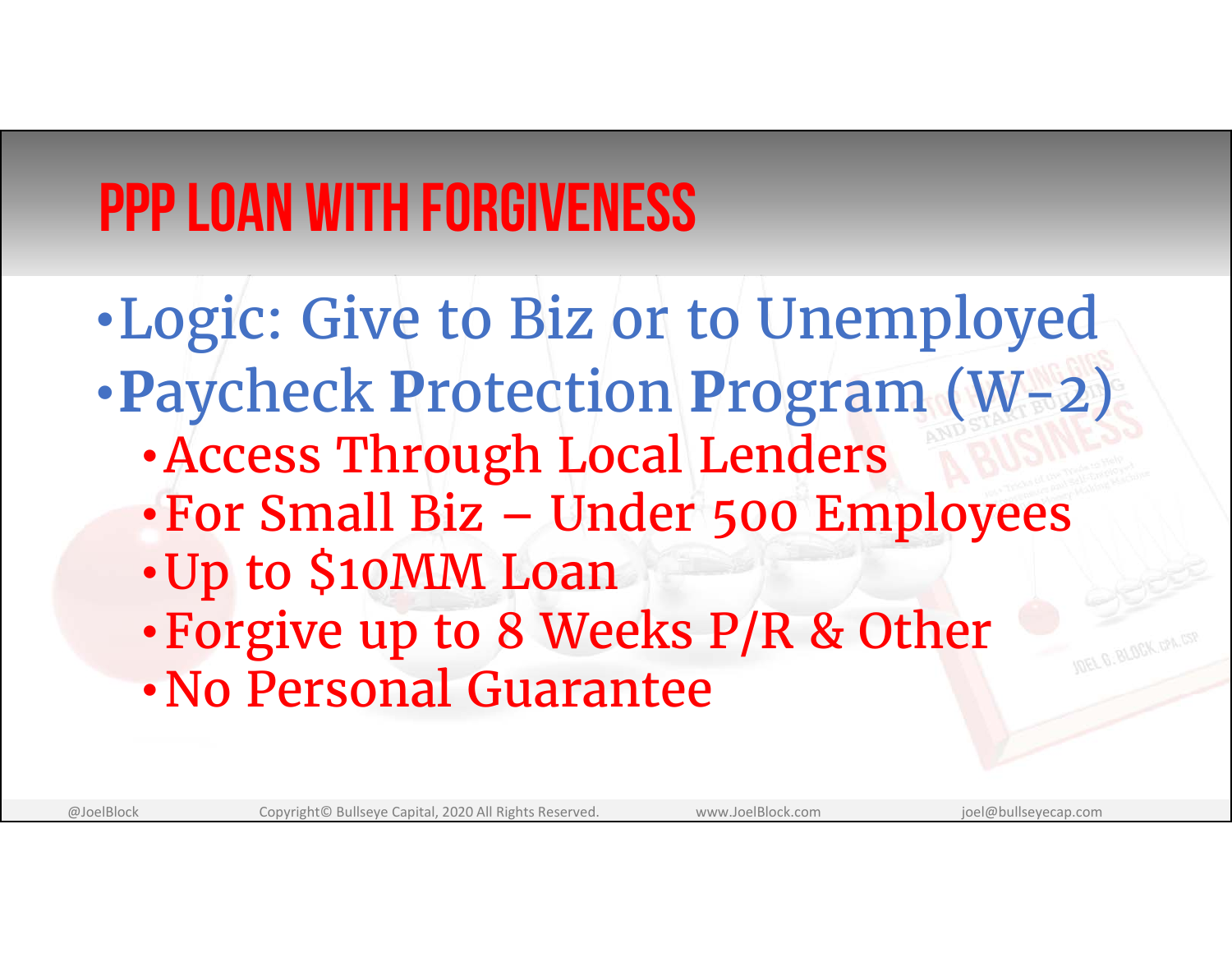## EIDL – Emergency Relief from SBA

•Logic: General Relief •**E**conomic **I**njury **D**isaster **L**oans •Access Through SBA •For Small Biz – Under 500 Employees •Up to \$2MM Loan •Personal Guarantee Required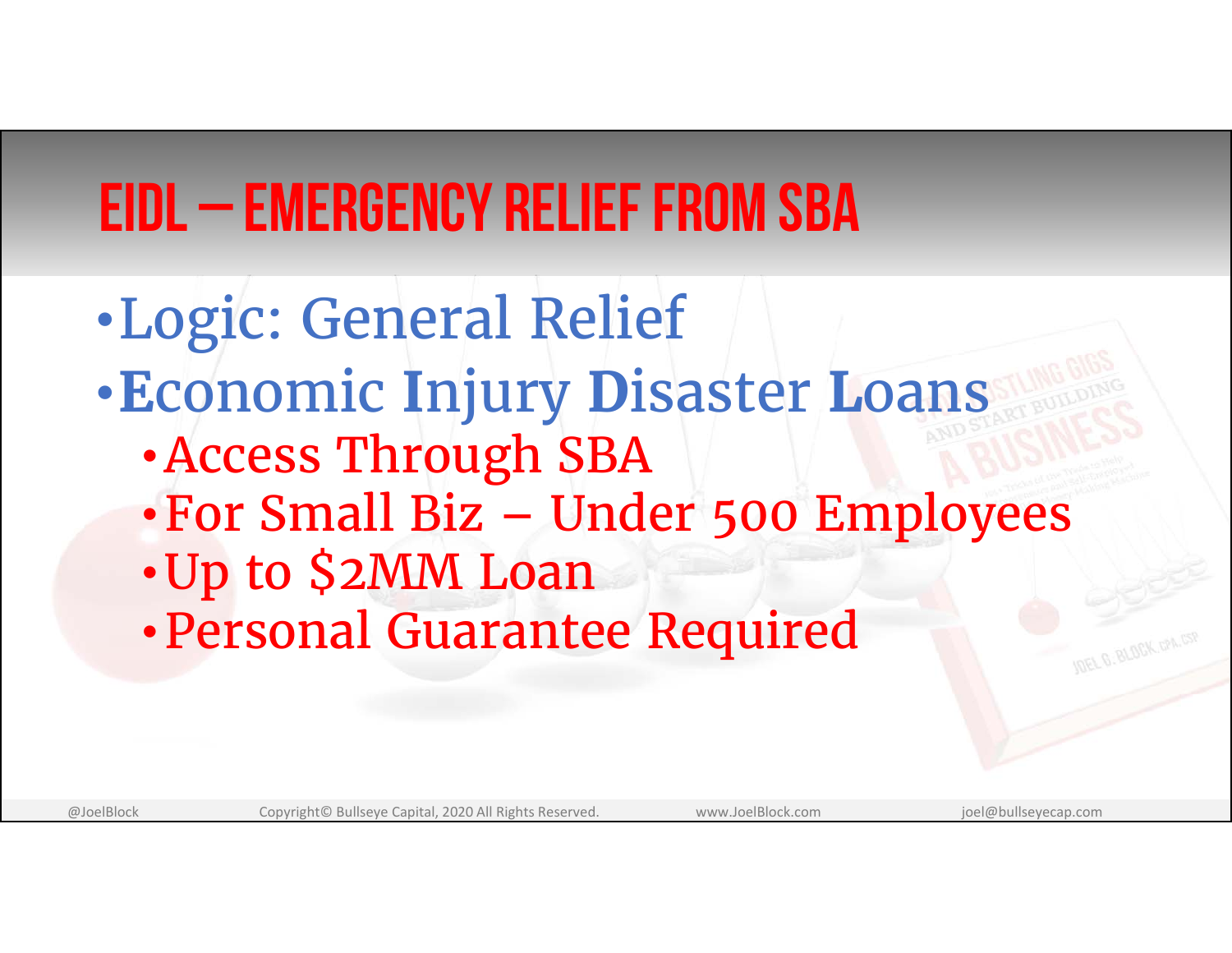#### Part 3

## Thriving in the Future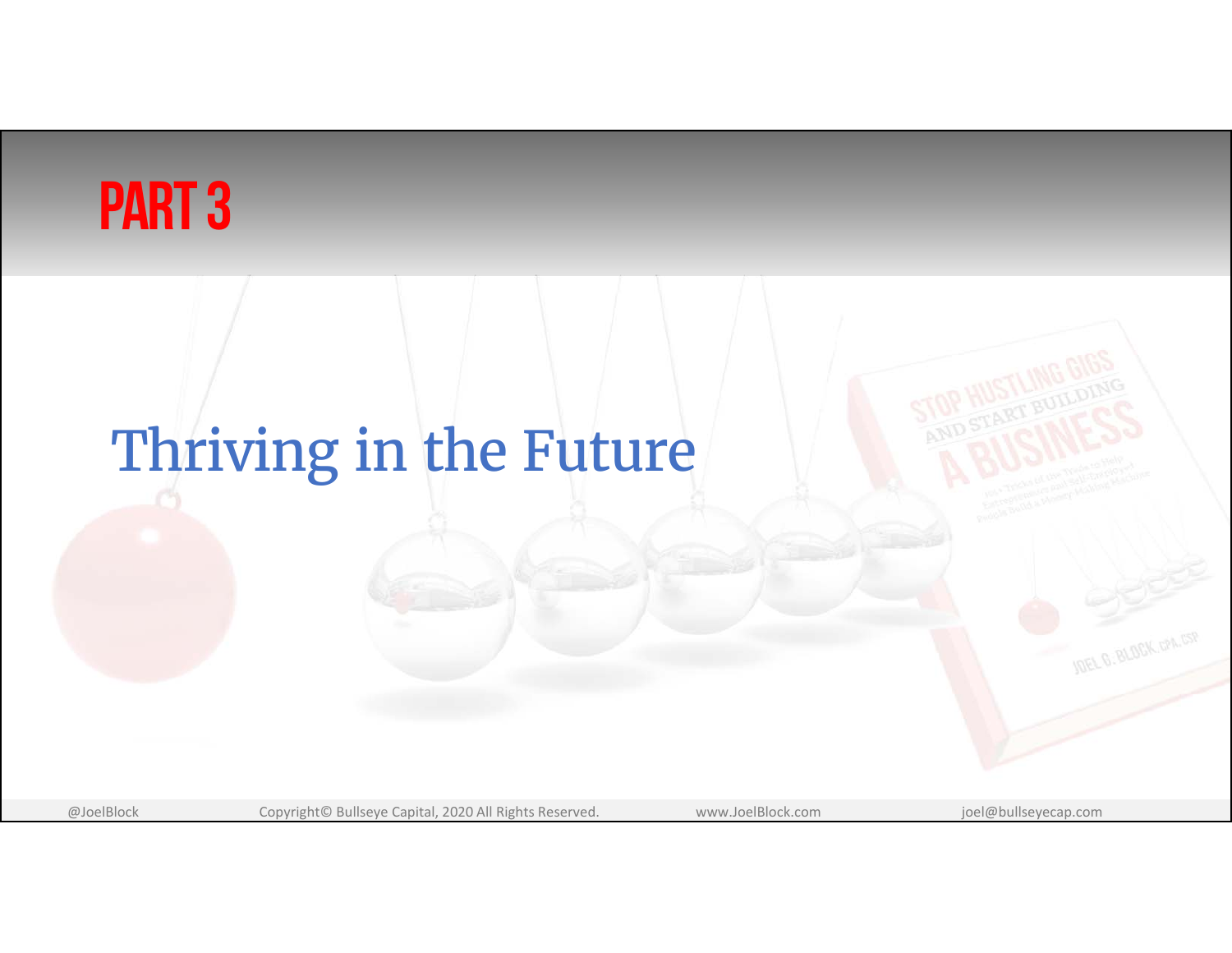## Disrupt Your Competitors' Future

- •Be Superior
	- •Vision
	- •Strategy
	- •Business Model
	- •Team
	- •Organizational Bullseye™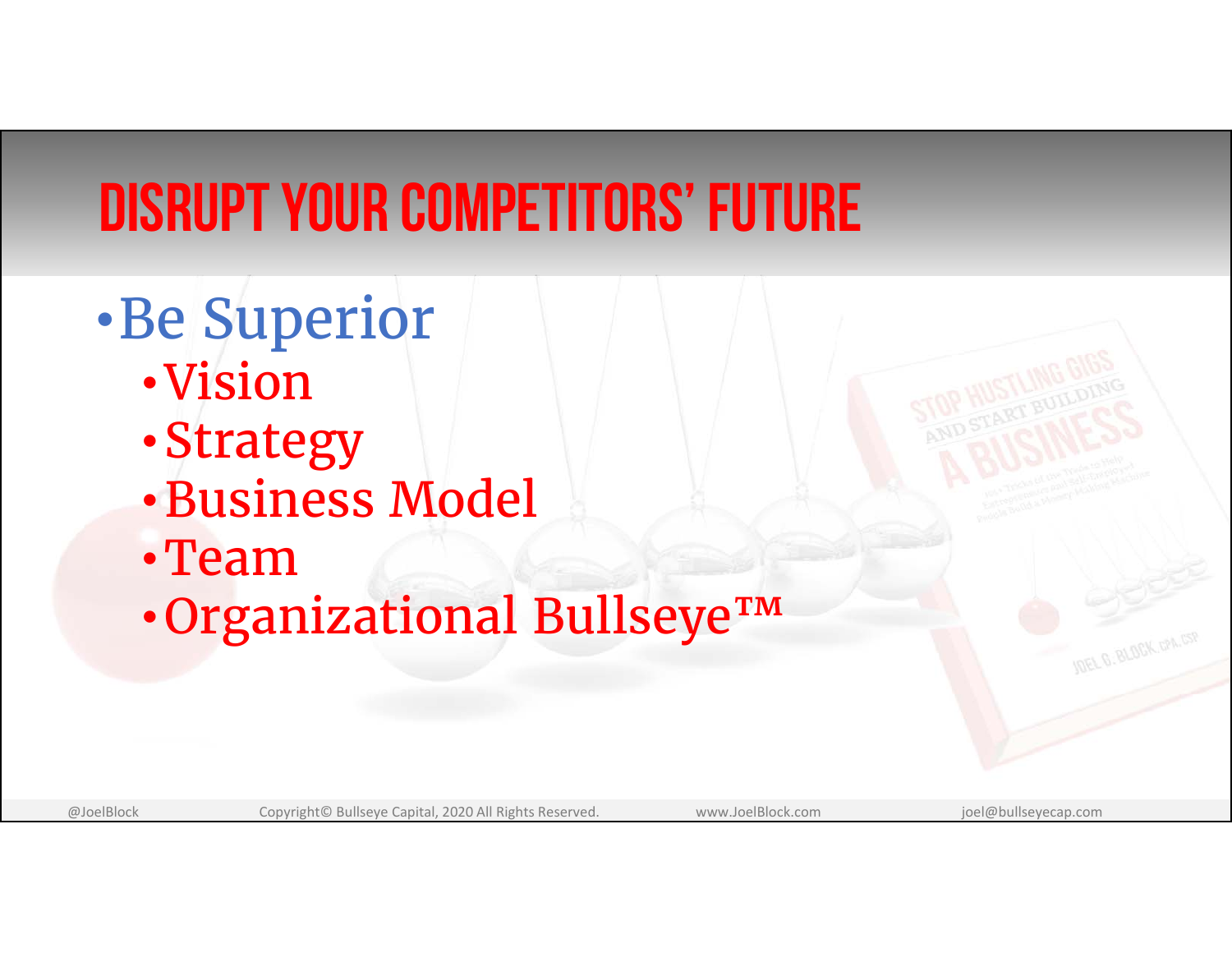## Grow Yourself Now

•Work Customer Lists•Learn New Skills•Try these Resources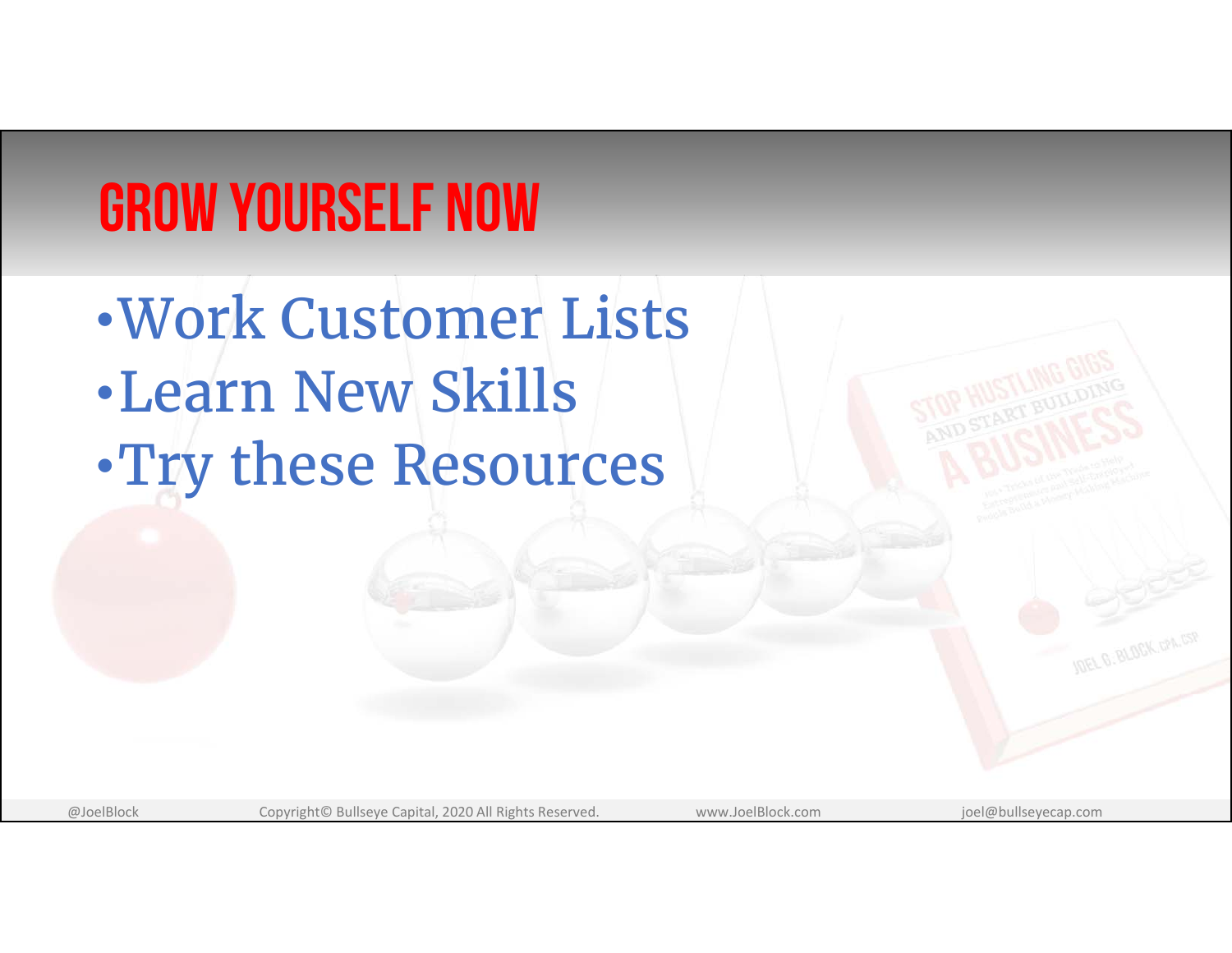#### WANT 101+ MORE IDEAS?

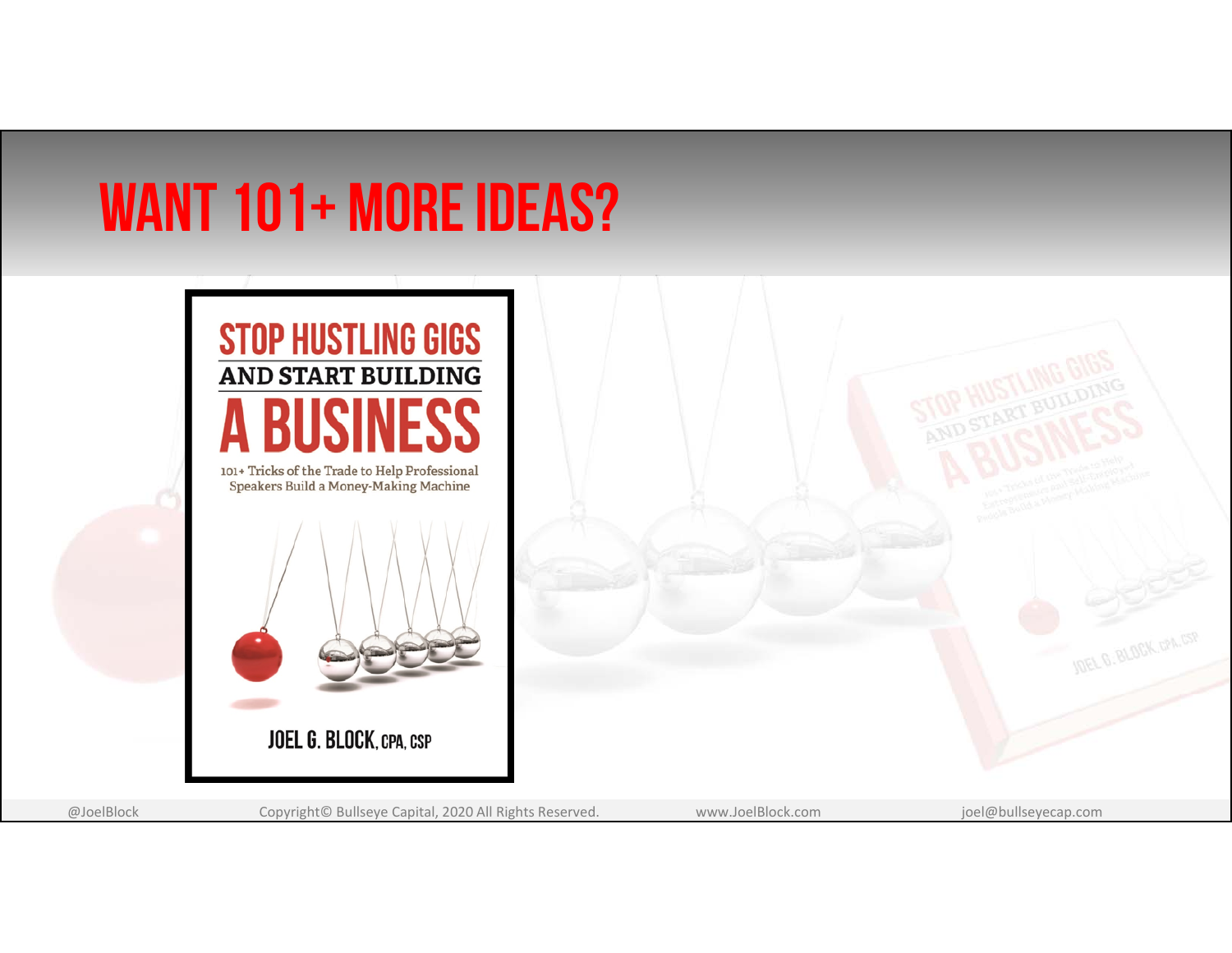#### Tricks to Get the Inside Track

•Business •Strategies • Insights •Plans

**Business Insights** R FROM THE INSIDE® Tree Block

#### •We Call it: Profit from the Inside®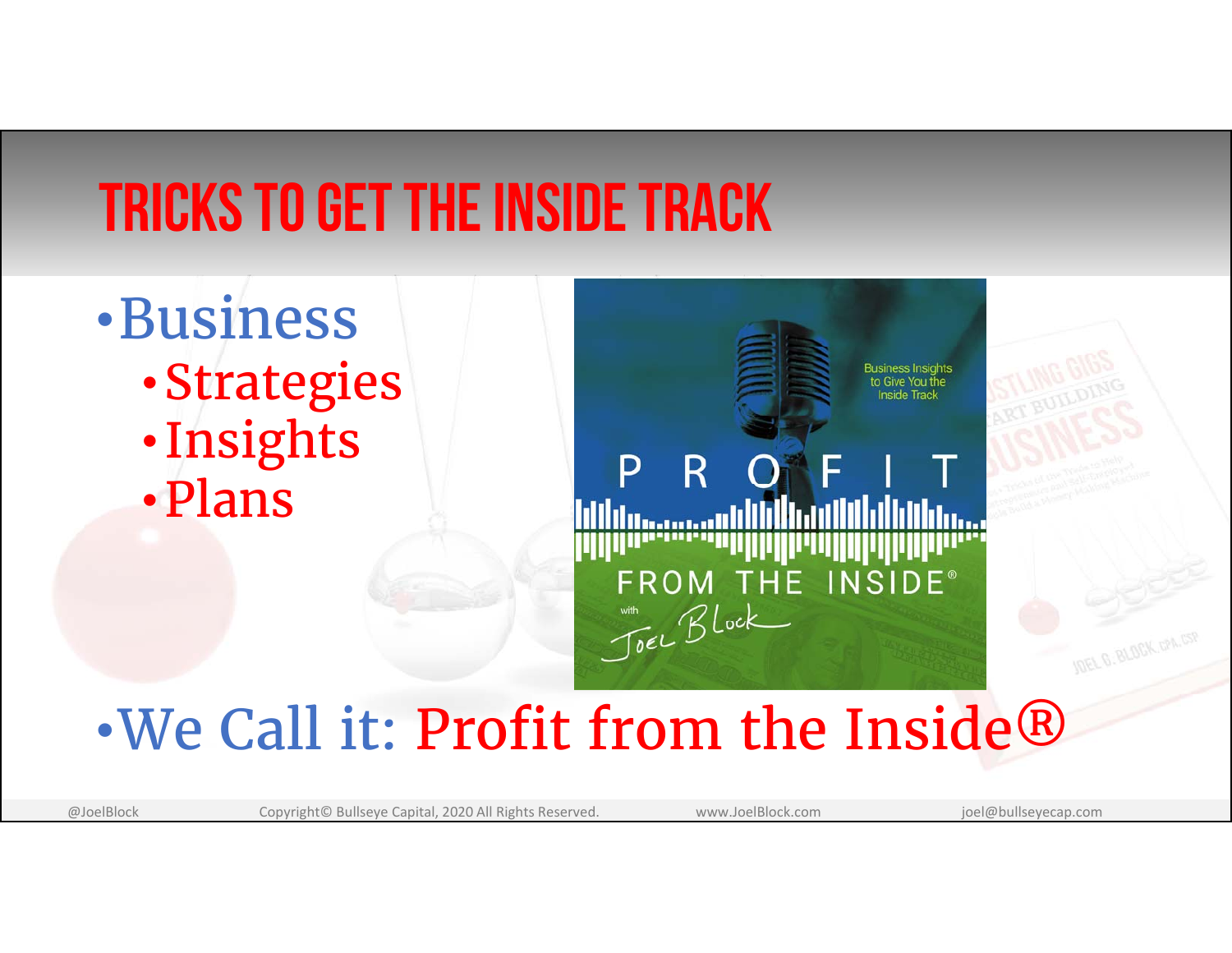### Post, Share and Connect

•Twitter: @JoelBlock •Instagram: @JoelGBlock •Website: www.JoelBlock.com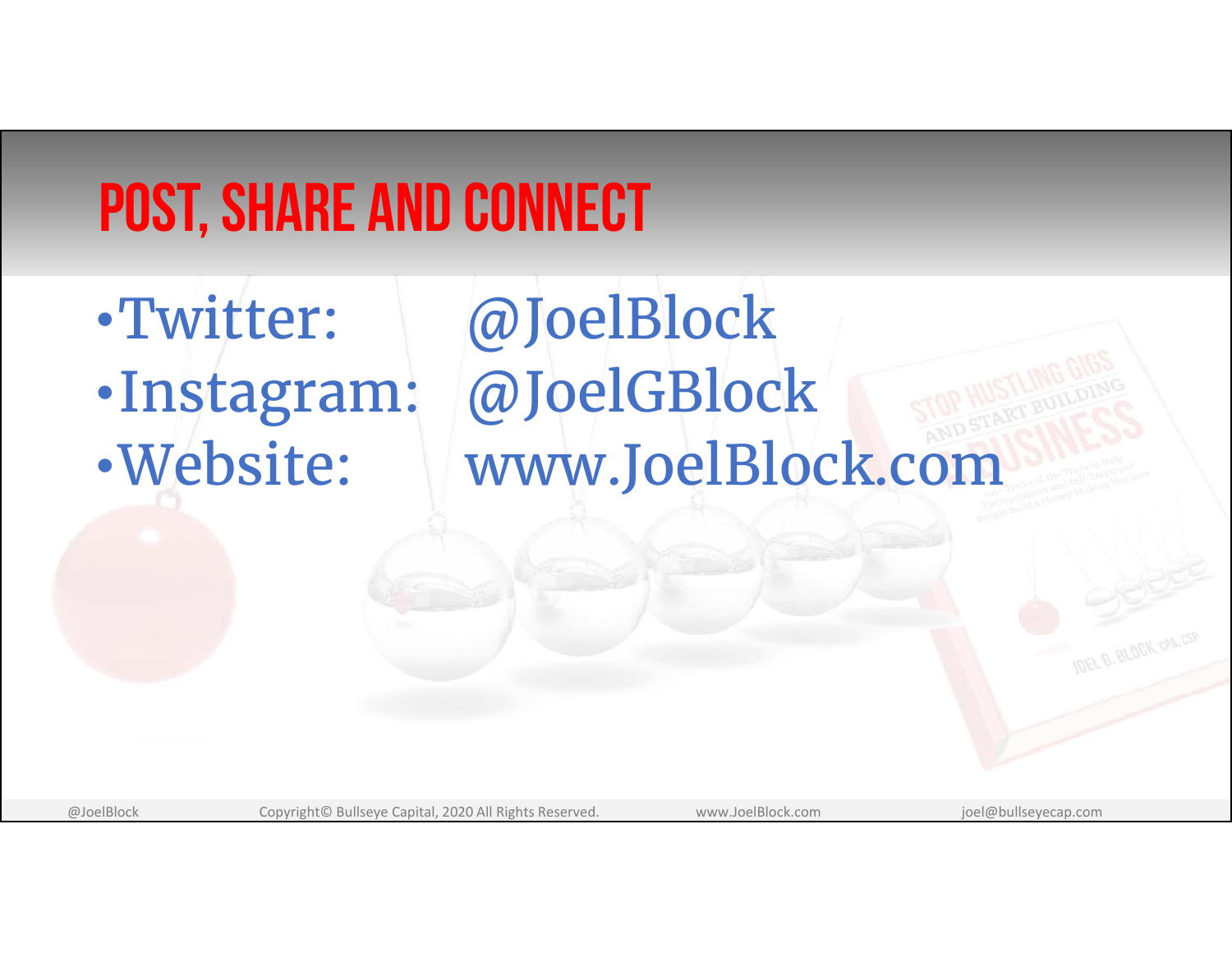## Post, Share and Connect

•Twitter: @JoelBlock •Instagram: @JoelGBlock •Website: www.JoelBlock.com •Facebook: •LinkedIn: •YouTube: •Vimeo: Just Use My Name